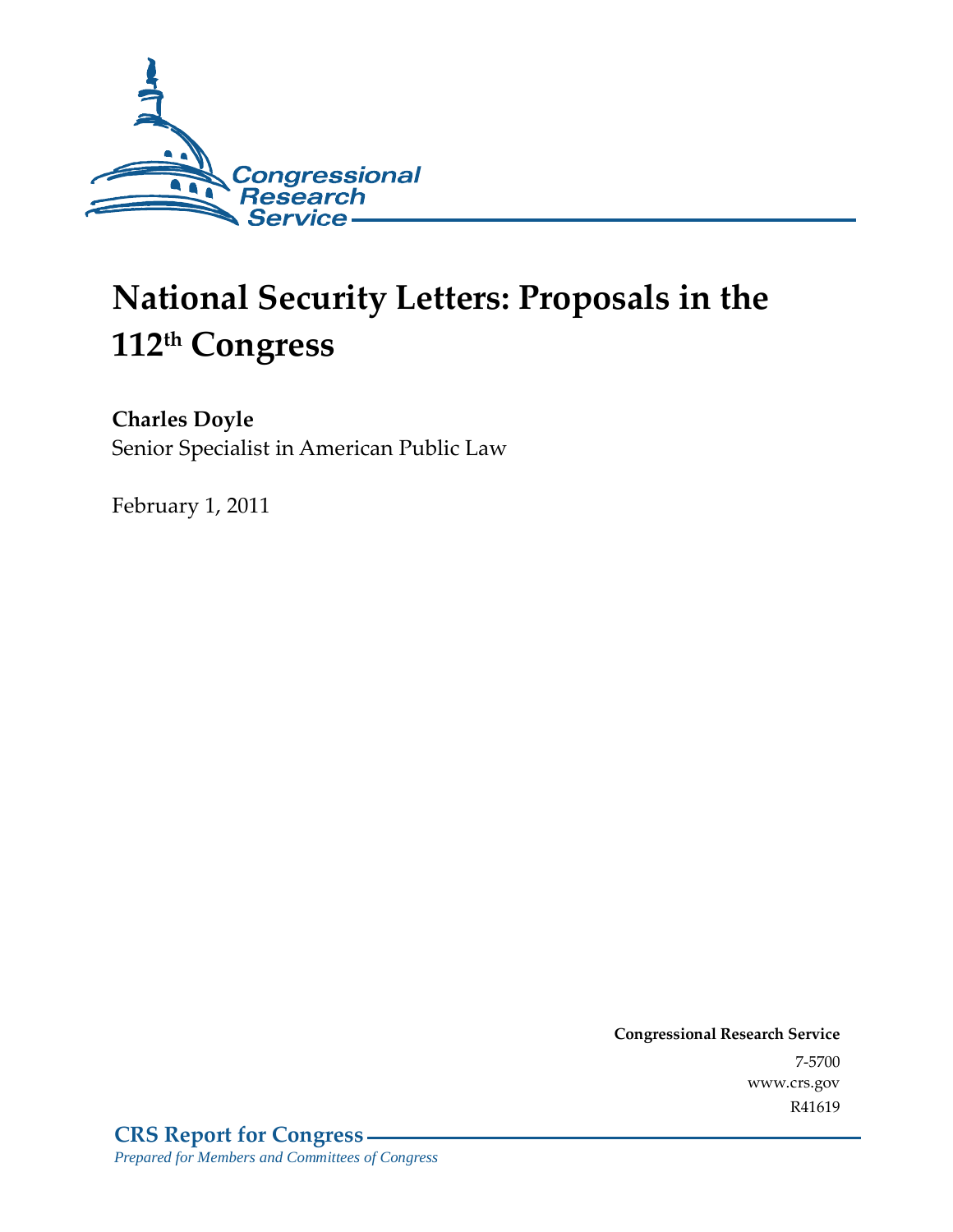## **Summary**

Three USA PATRIOT Act-related amendments to the Foreign Intelligence Surveillance Act (FISA) expire on February 28, 2011. None of the expiring provisions deal with National Security Letters (NSLs). The USA PATRIOT Act Sunset Extension Act of 2011 (S. 193), however, would both extend the expiration of those provisions and amend existing NSL authority. S. 193 corresponds in large measure to legislation reported out of the Senate Judiciary Committee during the last Congress  $(S. 1692 (111<sup>th</sup> Cong.)).$ 

NSLs are roughly comparable to administrative subpoenas. Various intelligence agencies use them to demand certain customer information from communications providers, financial institutions, and consumer credit reporting agencies under the Right to Financial Privacy Act, the Fair Credit Reporting Act, the National Security Act, and the Electronic Communications Privacy Act.

The USA PATRIOT Act expanded NSL authority. Later reports of the Department of Justice's Inspector General indicated that (1) the FBI considered the expanded authority very useful; (2) after expansion the number of NSL requests increased dramatically; (3) the number of requests relating to Americans increased substantially; and (4) FBI use of NSL authority had sometimes failed to comply with statutory, Attorney General, or FBI policies.

Originally, the NSL statutes authorized nondisclosure requirements prohibiting recipients from disclosing receipt or the content of an NSL to anyone, ever. They now permit judicial review of these secrecy provisions. As understood by the courts, recipients may request the issuing agency to seek and justify to the court the continued binding effect of any secrecy requirement.

S. 193 would return NSL statutes, as of December 31, 2013, to their pre-USA PATRIOT Act status. It would also codify existing law with respect to judicial review of NSL nondisclosure orders and expand existing audit and reporting requirements.

This report reprints the text of the five NSL statutes as they now appear and as they appeared prior to amendment by the USA PATRIOT Act (to which form they would be returned under S. 193).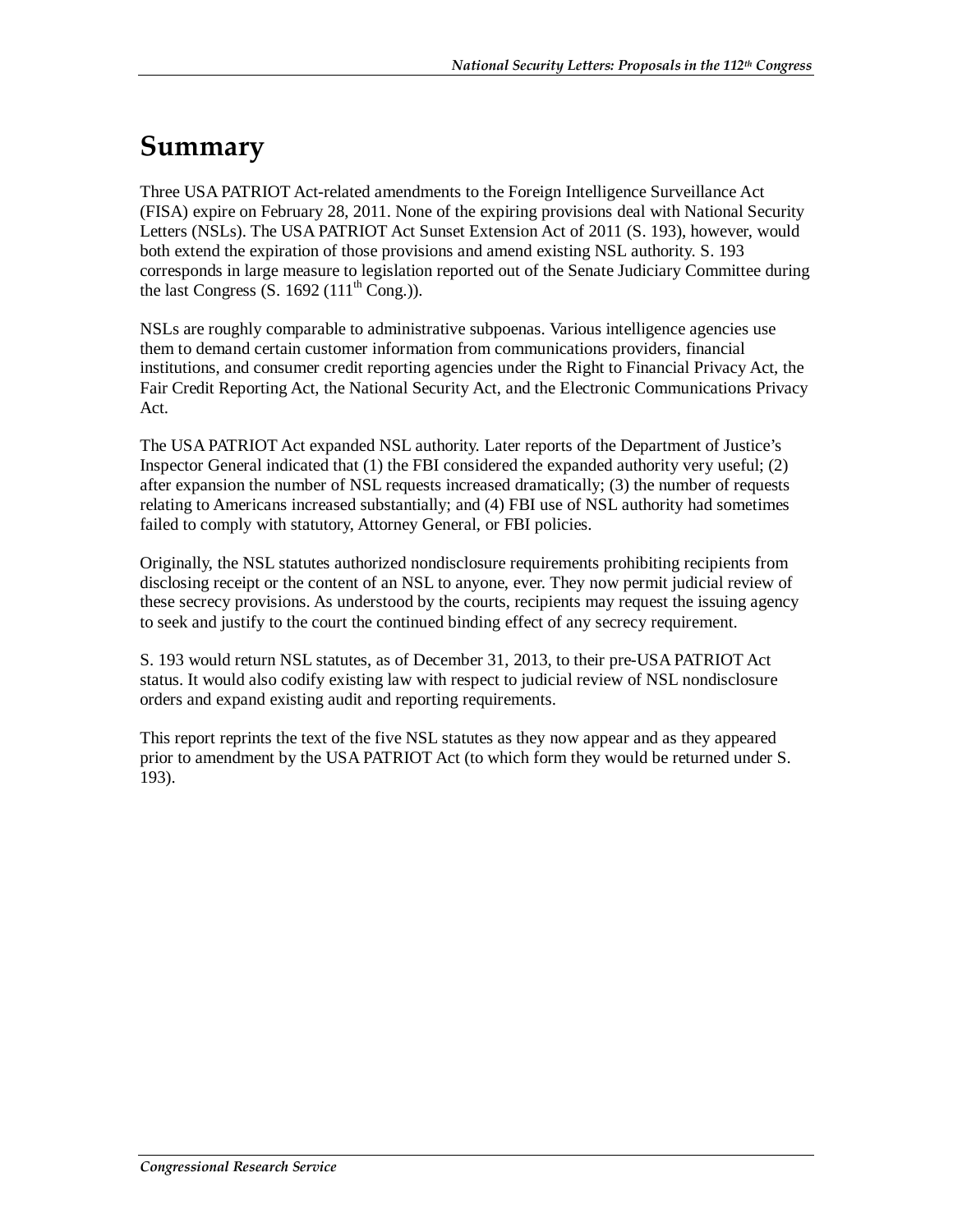## Contents

## **Tables**

|--|--|--|--|--|--|

## Contacts

|--|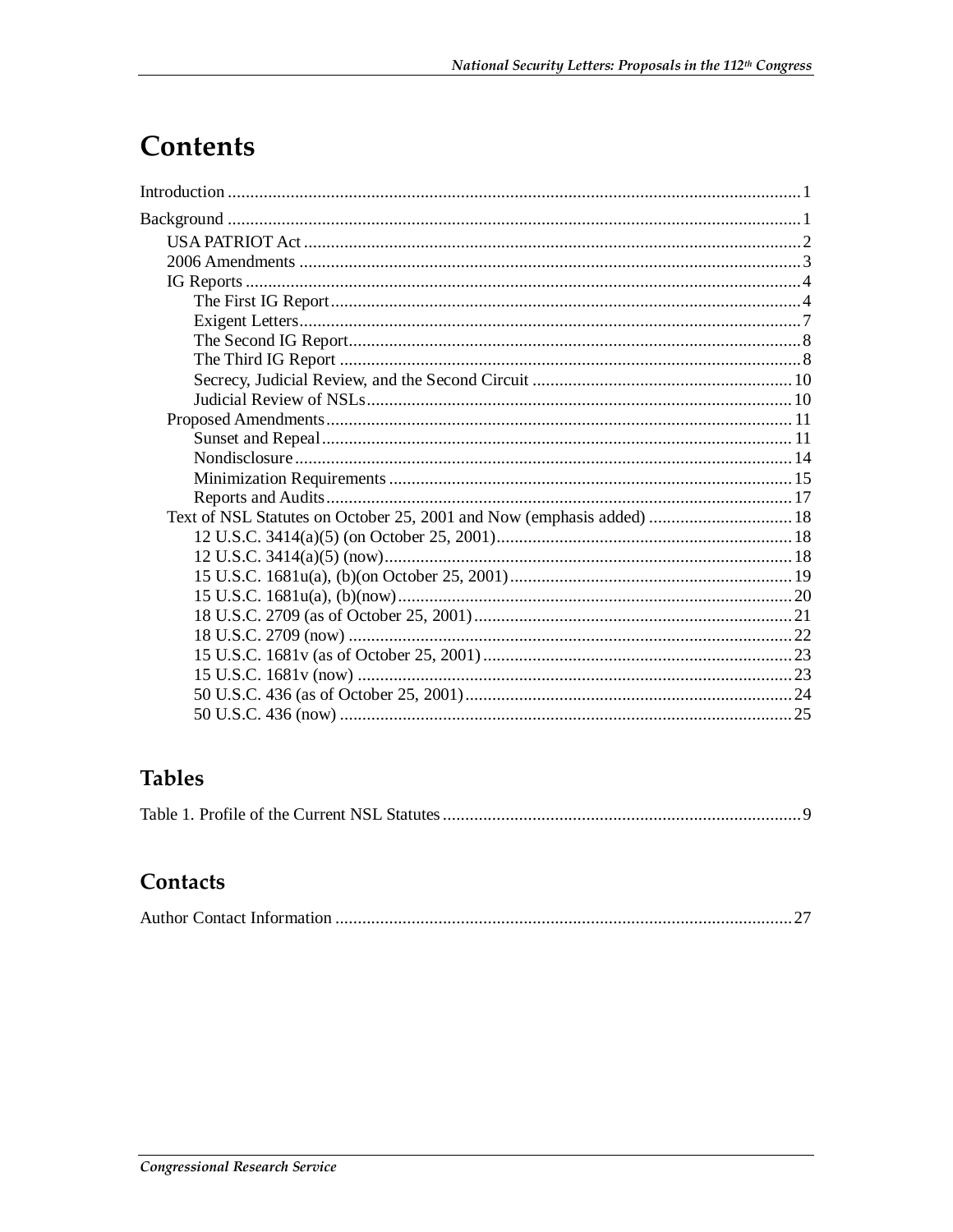## **Introduction**

On February 28, 2011, three USA PATRIOT Act-related amendments to the Foreign Intelligence Surveillance Act will expire.<sup>1</sup> Bills to extend the amendments have been offered in both the House and Senate. One of these, the USA PATRIOT Act Sunset Extension Act of 2011 (S. 193), would also substantially change the law governing National Security Letters (NSLs). NSLs are roughly comparable to administrative subpoenas. Intelligence agencies issue them for intelligence gathering purposes to telephone companies, Internet service providers, consumer credit reporting agencies, banks, and other financial institutions, directing the recipients to turn over certain customer records and similar information. The  $111<sup>th</sup>$  Congress saw a number of proposals to amend NSL authority.<sup>2</sup> None were enacted, but S. 193, introduced early in the  $112^{th}$  Congress by Senator Leahy, carries forward in large measure the provisions approved by the Senate Judiciary Committee in the  $111^{th}$ .<sup>3</sup>

S. 193 would repeal one of NSL authorizing statutes, section 627 of the Fair Credit Reporting Act (15 U.S.C. 1681v); return the others, as of December 31, 2013, to their pre-USA PATRIOT Act form; and amend nondisclosure provisions as well as audit and reporting requirements.

## **Background**

Prior to the USA PATRIOT Act, the NSL statutes were four. One, 18 U.S.C. 2709, obligated communications providers to supply certain customer information upon the written request of the Director of the Federal Bureau of Investigation (FBI) or a senior FBI headquarters official.<sup>4</sup> When customer identity, length of service, and toll records were sought, the letters had to certify (1) that the information was relevant to a foreign counterintelligence investigation and (2) that specific and articulable facts gave reason to believe the information pertained to a foreign power or its agents.<sup>5</sup> When only customer identity and length of service records (but not toll records) were sought, the letters had to certify (1) again that the information was relevant to a foreign counterintelligence investigation, but (2) that specific and articulable facts gave reason to believe that the customer information pertained to use of the provider's facilities to communicate with foreign powers, their agents or those engaged in international terrorism or criminal clandestine intelligence activities.<sup>6</sup>

In like manner a second statute, section  $1114(a)(5)$  of the Right to Financial Privacy Act, obligated financial institutions to provide the FBI with customers' financial records upon written certification of the FBI Director or his designee (1) that the records were sought for foreign

 1 See generally CRS Report R40138, *Amendments to the Foreign Intelligence Surveillance Act (FISA) Set to Expire February 28, 2011*, by Edward C. Liu.

<sup>&</sup>lt;sup>2</sup> See generally CRS Report R40887, *National Security Letters: Proposed Amendments in the 111<sup>th</sup> Congress*, by Charles Doyle, from which this report borrows heavily.

 $3$  See S. 1692 (111th Cong); S.Rept. 111-92 (2009). The text of S. 193 is available beginning at 157 Cong. Rec. S275 (daily ed. Jan. 26,2011).

 $4$  18 U.S.C. 2709(a), (b) (2000 ed.).

 $5$  18 U.S.C. 2709(b)(1) (2000 ed.).

<sup>6</sup> 18 U.S.C. 2709(b)(2) (2000 ed.).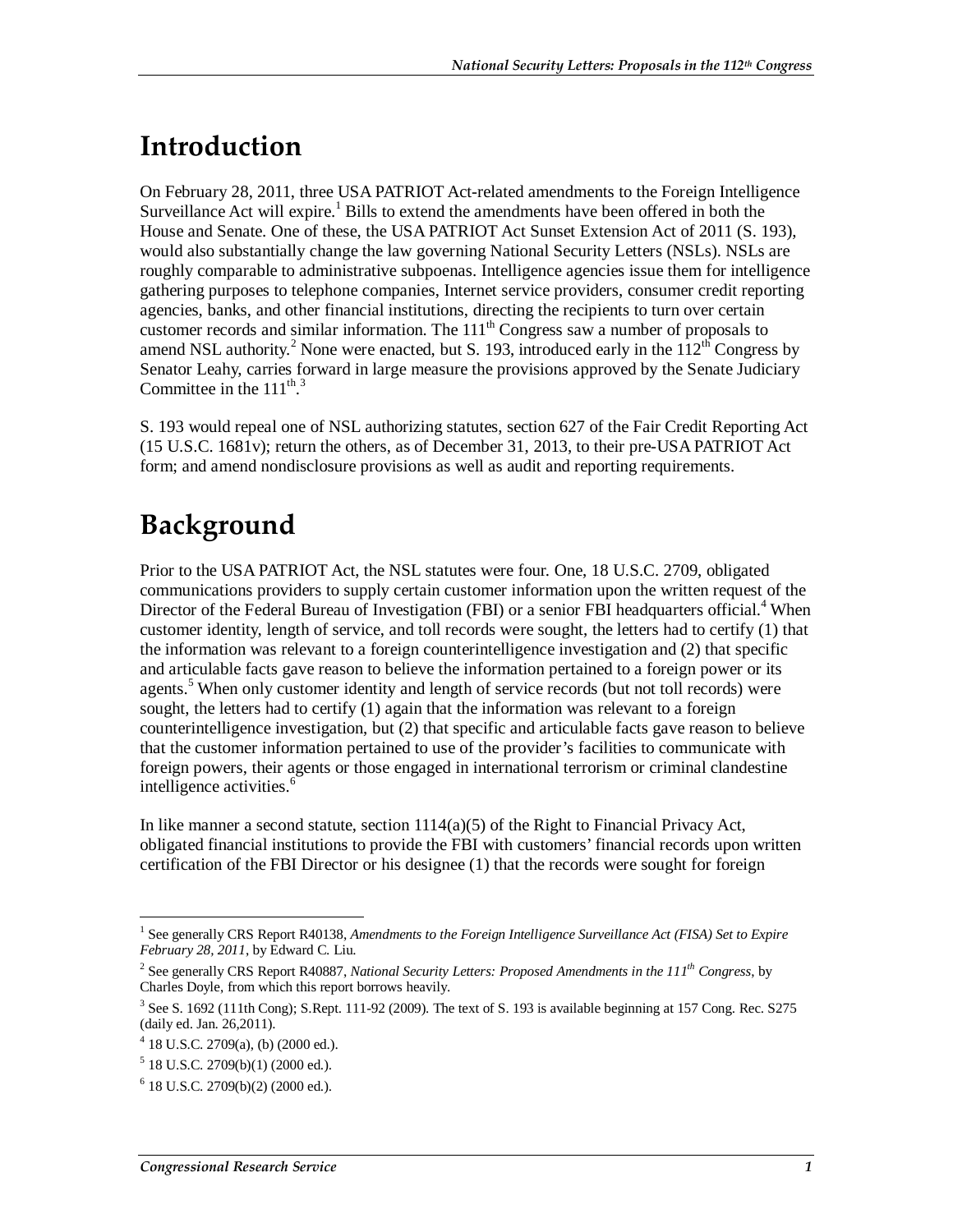counterintelligence purposes and (2) that specific and articulable facts gave reason to believe that the records were those of a foreign power or its agents.<sup>7</sup>

And so it was with a third, section 626 of the Fair Credit Report Act, which obligated consumer credit reporting agencies to provide customer identification, and the names and addresses of financial institutions at which a designated consumer maintained accounts.<sup>8</sup> Here too, the obligation was triggered by written certification of the FBI Director or his designee (1) that the information was necessary for a foreign counterintelligence investigation, and (2) that specific and articulable facts gave reason to believe that the consumer was either a foreign power, a foreign official, or the agent of a foreign power and was engaged in international terrorism or criminal clandestine intelligence activities.<sup>9</sup>

The fourth, section 802 of the National Security Act, was a bit different.<sup>10</sup> It reached a wider range of potential recipients at the demand of large group of federal officials, but for a more limited purpose. It rested the obligation to provide consumer reports, together with financial information and records, upon consumer reporting agencies, financial agencies, and financial institutions, or holding companies.<sup>11</sup> The requirement was triggered by the certification of senior officials of law enforcement and intelligence agencies, but confined to information pertaining to federal employees with access to classified information and being sought for clearance purposes and inquiries into past or potential security leaks. $^{12}$ 

### **USA PATRIOT Act**

Section 505 of the USA PATRIOT Act altered the FBI's NSL authority under section 2709, the Right to Financial Privacy Act, and the Fair Credit Reporting Act in several ways:

- it expanded issuing authority to include the heads of FBI field offices (special agents in charge (SACs));
- it eliminated the requirement of specific and articulable facts demonstrating a nexus to a foreign power or its agents;
- it required instead that the information was sought for or relevant to various national security investigations; and
- it directed that no NSL related investigation of a "U.S. person" (American citizen or foreign resident alien) be predicated exclusively on First Amendment protected activities.<sup>13</sup>

 $^9$  Id.

-

```
10 50 U.S.C. 436 (2000 ed.).
```
The Director or the Director's designee may make such a certification only if [he or she] has determined in writing that—(1) such information is necessary for the conduct of an authorized foreign counterintelligence investigation; and (2) there are specific and articulable facts giving reason to believe that the consumer—(A) is a foreign power ... or a person who is not United States

(continued...)

 $7$  12 U.S.C. 3414(a)(5) (2000 ed,).

<sup>8</sup> 15 U.S.C. 1681u(a), (b) (2000 ed.).

 $11$  Id.

 $12$  Id.

<sup>&</sup>lt;sup>13</sup> Thus for example, section 626 of the Fair Credit Report Act, once stated in part that: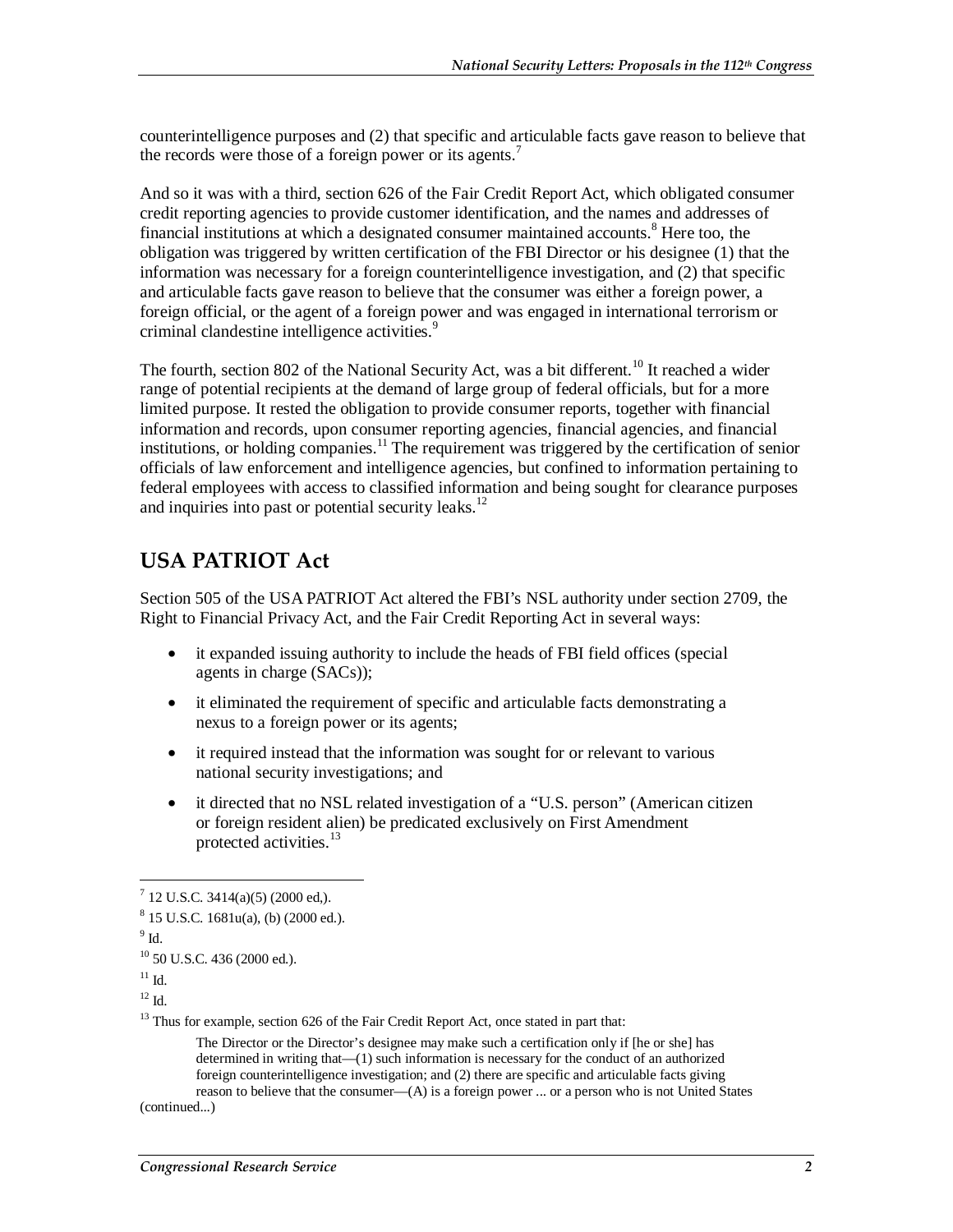The National Security Act NSL section remained unchanged, but section 358(g) of the USA PATRIOT Act added a new Fair Credit Reporting Act NSL section 627, 15 U.S.C. 1681v. The new section obligated consumer reporting agencies to provide consumer information and reports to a federal agency "authorized to conduct investigations of, or intelligence or counterintelligence activities or analysis related to, international terrorism."14 Senior federal agency officials were empowered to issue the NSL with a certification that the information was "necessary for the agency's conduct or such investigation, activity, or analysis."<sup>15</sup>

#### **2006 Amendments**

Several of the USA PATRIOT Act's intelligence gathering provisions were temporary and originally set to expire after five years.<sup>16</sup> The NSL statutes were not among them, but Congress amended the statutes in the USA PATRIOT Improvement and Reauthorization Act of 2005 and the USA PATRIOT Act Additional Reauthorizing Amendments Act of 2006 nonetheless.<sup>17</sup> The NSL statute amendments were driven both by sensitivity to an Administration desire for more explicit enforcement authority<sup>18</sup> and by judicial developments which had raised questions as to the statutes' constitutional vitality as then written.<sup>19</sup> The statutes then came with open-ended nondisclosure provisions which barred recipients from disclosing the fact or content of the NSL—ever or to anyone. Yet, they featured neither a penalty provision should the confidential requirement be breached nor in most cases an enforcement mechanism should an NSL obligation be ignored (the original Fair Credit Report Act statute alone had an explicit judicial enforcement component).

(...continued)

1

The USA PATRIOT Act redesignated section 626 as section 625 and the amended provision stated that

person . . and is an official of a foreign power; or (b) is an agent of a foreign power and is engaging or has engaged in an act of international terrorism ... or clandestine intelligence activities that involve or may involve a violation of criminal statutes of the United States, 15 U.S.C. 1681u(a) (2000 ed.).

The Director or the Director's designee in a position not lower that Deputy Assistant Director at Bureau headquarters or Special Agent in Charge of a Bureau field office designated by the Director may make such a certification only if [he or she] has determined in writing that such information is sought for the conduct of an authorized investigation to protect against international terrorism or clandestine intelligence activities, provided that such as investigation of a United Stats person is not conducted solely upon the basis of activities protected by the first amendment to the Constitution of the Untied States, U.S.C. 1681u(a)(2000 ed. Supp.I).<br><sup>14</sup> 15 U.S.C. 1681v(a)(2000 ed. Supp. I).

 $15$  Id.

<sup>16</sup> Sec. 224, P.L. 107-56, 115 Stat. 295 (2001).

<sup>&</sup>lt;sup>17</sup> P.L. 109-177, 120 Stat. 192 (2006); P.L. 109-178, 120 Stat. 278 (2006), respectively.

<sup>&</sup>lt;sup>18</sup> E.g., Anti-Terrorism Intelligence Tools Improvement Act of 2003: Hearing Before the Subcomm. on Crime, Terrorism, and Homeland Security, 108<sup>th</sup> Cong., 2d Sess. 7-8 (2004)(prepared statement of U.S. Ass't Att'y Gen. Daniel J. Bryant).

<sup>19</sup> *Doe v. Ashcroft,* 334 F.Supp.2d 471 (S.D.N.Y. 2004)(First and Fourth Amendment concerns); *Doe v. Gonzales,* 386 F.Supp.2d 66 (D. Conn. 2005)(First Amendment concerns).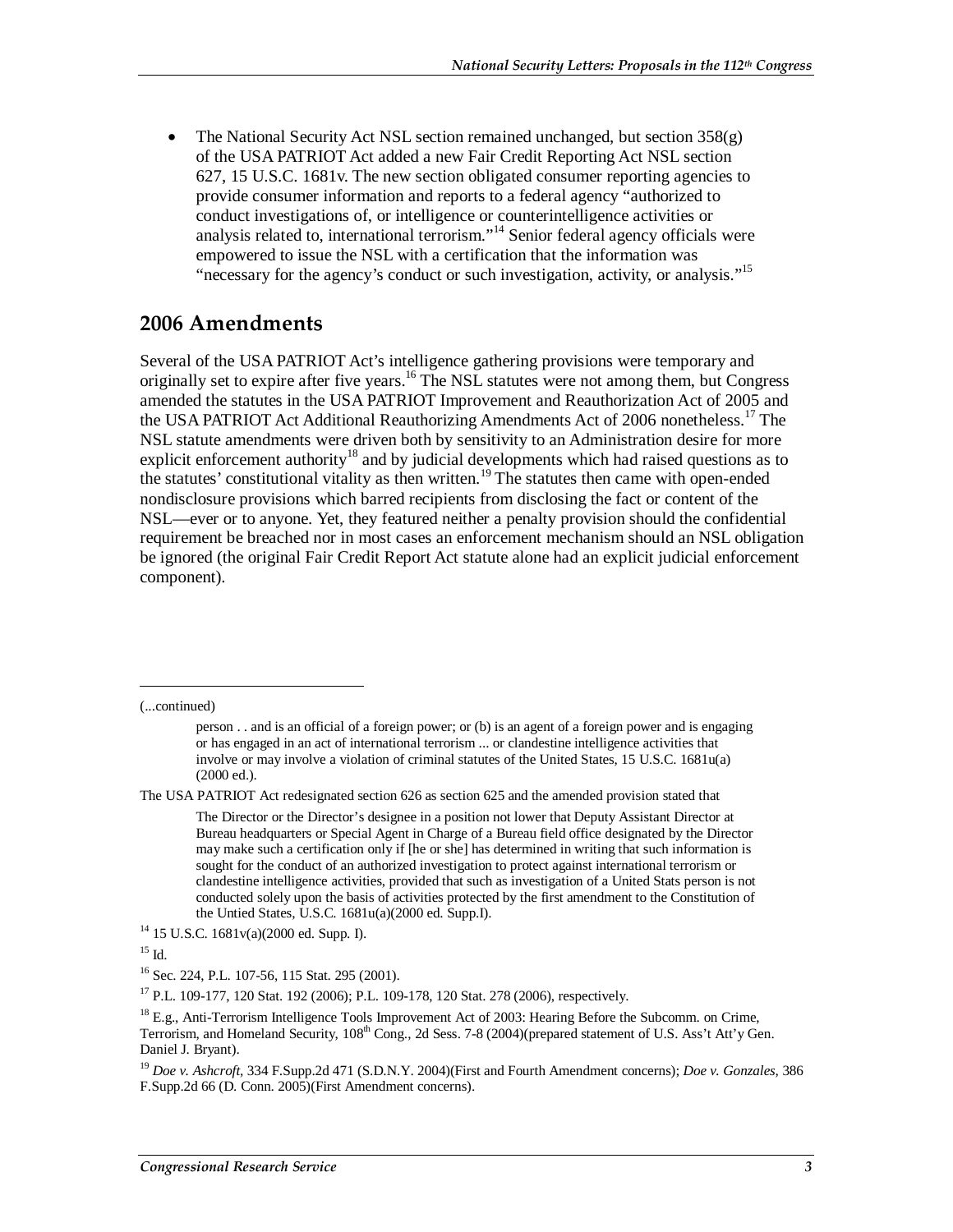The amendments:

- created a judicial enforcement mechanism and a judicial review procedure for both the requests and accompanying nondisclosure requirements; $^{20}$
- established specific penalties for failure to comply with the nondisclosure requirements; $^{21}$
- made it clear that the nondisclosure requirements did not preclude a recipient from consulting an attorney;  $2^2$
- provided a process to ease the nondisclosure requirement; $^{23}$
- expanded Congressional oversight;  $^{24}$  and
- called for Inspector General's audits of use of NSL authority.<sup>25</sup>

### **IG Reports**

#### **The First IG Report**

The Department of Justice Inspector General reports, one released in March of 2007, the second in March of 2008, and the third in January of 2010, were less than totally favorable.<sup>26</sup> The first report noted that FBI use of NSLs had increased dramatically, expanding from 8,500 requests in 2000 to 47,000 in 2005, *IG Report I* at 120. During the three years under review, the percentage of NSLs used to investigate Americans ("U.S. persons") increased from 39% in 2003 to 53% in  $2005<sup>27</sup>$  A substantial majority of the requests involved records relating to telephone or e-mail communications, Id.

The report and the subsequent report a year later provided a glimpse at how the individual NSL statutes were used and why they were considered available. In case of the 18 U.S.C. 2709, the Electronic Communications Privacy Act (ECPA) NSL statute, the reports explained that:

Through national security letters, an FBI field office obtained telephone toll billing records and subscriber information about an investigative subject in a counterterrorism case. The

<sup>27</sup> *Id.* A "U.S. person" is generally understood to mean "a citizen of the United States, an alien lawfully admitted for permanent residence (as defined in section 1101(a)(2) of title 8), an unincorporated association a substantial number of members of which are citizens of the United States or aliens lawfully admitted for permanent residence, or a corporation which is incorporated in the United States, but does not include a corporation or an association which is a foreign power, as defined in subsection(a)(1), (2), or (3) of this section," 50 U.S.C. 1801.

<sup>-</sup> $20$  28 U.S.C. 3511.

 $21$  28 U.S.C. 3511(c), 18 U.S.C. 1510(e).

<sup>&</sup>lt;sup>22</sup> 12 U.S.C. 3414((a)(3)(A); 15 U.S.C. 1681v(c)(1), 1681u(d)(1); 18 U.S.C. 2709(c)(1); 50 U.S.C. 436(B)(1).

 $23$  28 U.S.C. 3511(b).

<sup>&</sup>lt;sup>24</sup> P.L. 109-177, §118.

<sup>&</sup>lt;sup>25</sup> P.L. 109-177, §119.

<sup>26</sup> U.S. Department of Justice, Office of the Inspector General, *A Review of the Federal Bureau of Investigation's Use of National Security Letters* (*IG Report I*) (March 2007); *A Review of the FBI's Use of National Security Letters: Assessment of Corrective Actions and Examination of NSL Usage in 2006* (*IG Report II*) (March 2008*); A Review of the Federal Bureau of Investigation's Use of Exigent Letters and Other Informal Requests for Telephone Records* (*IG Report III*), all three available at http://www.usdoj.gov/oig/special/index.htm.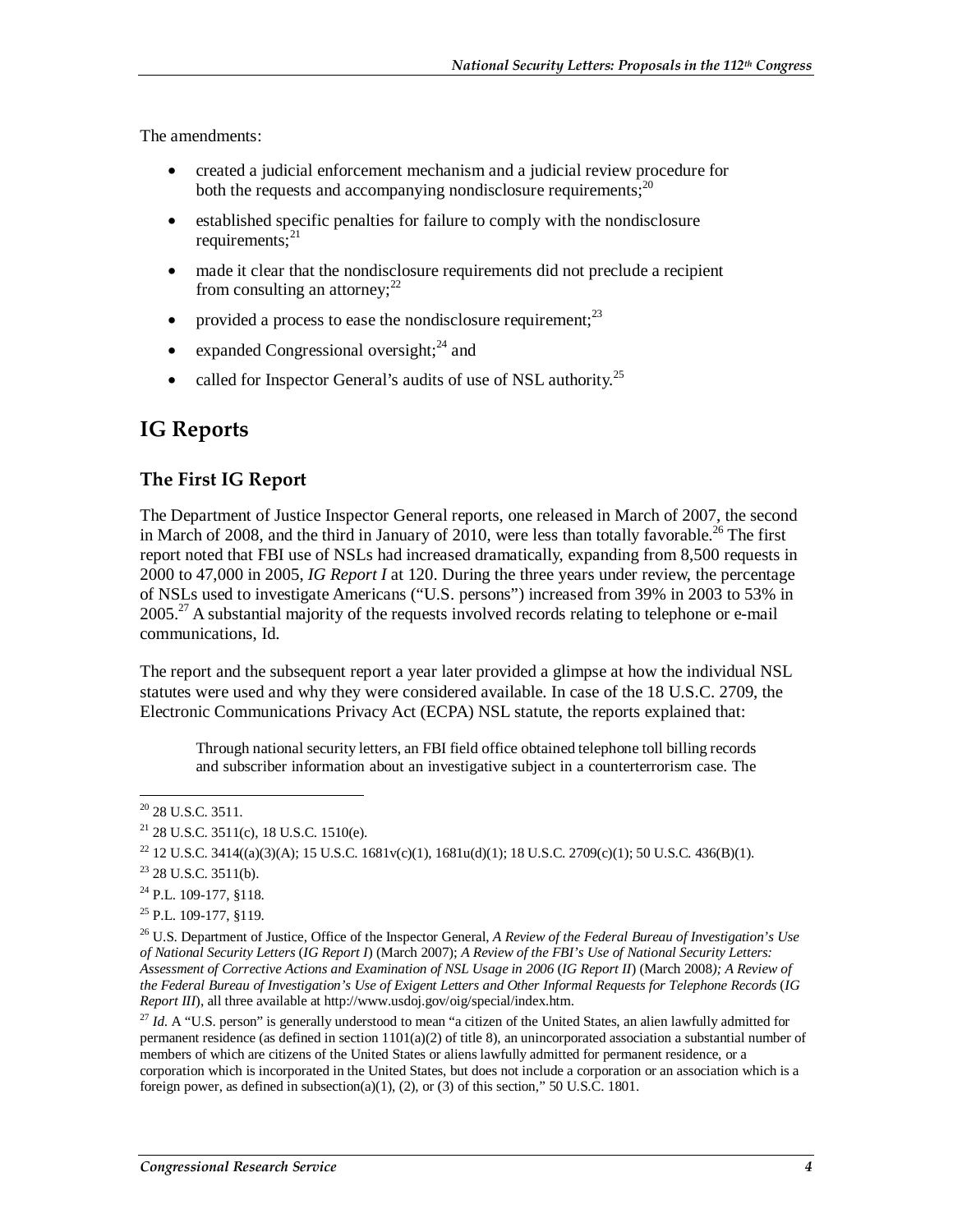information obtained identified the various telephone numbers with which the subject had frequent contact. Analysis of the telephone records enabled the FBI to identify a group of individuals residing in the same vicinity as the subject. The FBI initiated investigations on these individuals to determine if there was a terrorist cell operating in the city.<sup>28</sup>

Headquarters and field personnel told us that the principal objective of the most frequently used type of NSL—ECPA NSLs seeking telephone toll billing records, electronic communication transactional records, or subscriber information (telephone and e-mail)—is to develop evidence to support applications for FISA orders.<sup>29</sup>

The Right to Financial Privacy Act (RFPA) NSL statute, 12 U.S.C. 3414(a)(5), also affords authorities access a wide range of information (bank transaction records v. telephone transaction records) as demonstrated by the instances where it proved useful:

The FBI conducted a multi-jurisdictional counterterrorism investigation of convenience store owners in the United States who allegedly sent funds to known Hawaladars (persons who use the Hawala money transfer system in lieu of or parallel to traditional banks) in the Middle East. The funds were transferred to suspected Al Qaeda affiliates. The possible violations committed by the subjects of these cases included money laundering, sale of untaxed cigarettes, check cashing fraud, illegal sale of pseudoephedrine (the precursor ingredient used to manufacture methamphetamine), unemployment insurance fraud, welfare fraud, immigration fraud, income tax violations, and sale of counterfeit merchandise.  $30$ 

The FBI issued national security letters for the convenience store owners' bank account records. The records showed that two persons received millions of dollars from the subjects and that another subject had forwarded large sums of money to one of these individuals. The bank analysis identified sources and recipients of the money transfers and assisted in the collection of information on targets of the investigation overseas.<sup>31</sup>

The Fair Credit Reporting Act NSL statutes, 15 U.S.C. 1681u (FCRAu) and 1681v (FCRAv) can be even more illuminating, "The supervisor of a counterterrorism squad told us that the FCRA NSLs enable the FBI to see 'how their investigative subjects conduct their day-to-day activities, how they get their money, and whether they are engaged in white collar crime that could be relevant to their investigations. $\mathbb{R}^{32}$ 

Overall, the report notes that the FBI used the information gleaned from NSLs for a variety of purposes, "to determine if further investigation is warranted; to generate leads for other field offices, Joint Terrorism Task Forces, or other federal agencies; and to corroborate information developed from other investigative techniques."<sup>33</sup> Moreover, information supplied in response to NSLs provides the grist of FBI analytical intelligence reports and various FBI databases.<sup>34</sup>

-

<sup>28</sup> *IG Report I* at 49.

<sup>&</sup>lt;sup>29</sup> *IG Report II* at 65. The Foreign Intelligence Surveillance Act (FISA) authorizes the FBI to apply for court orders in national security cases authorizing electronic surveillance, physical searches, the installation and use of pen registers and trap and trace devices, and access to business records and other tangible property, 50 U.S.C. 1801-1862.

<sup>&</sup>lt;sup>30</sup> Critics might suggest that these offenses are "possible" in the operation of any convenience store.

<sup>31</sup> *IG Report I* at 50.

<sup>32</sup> *Id.* at 51.

 $33$  *Id.* at 65.

 $34$  Id.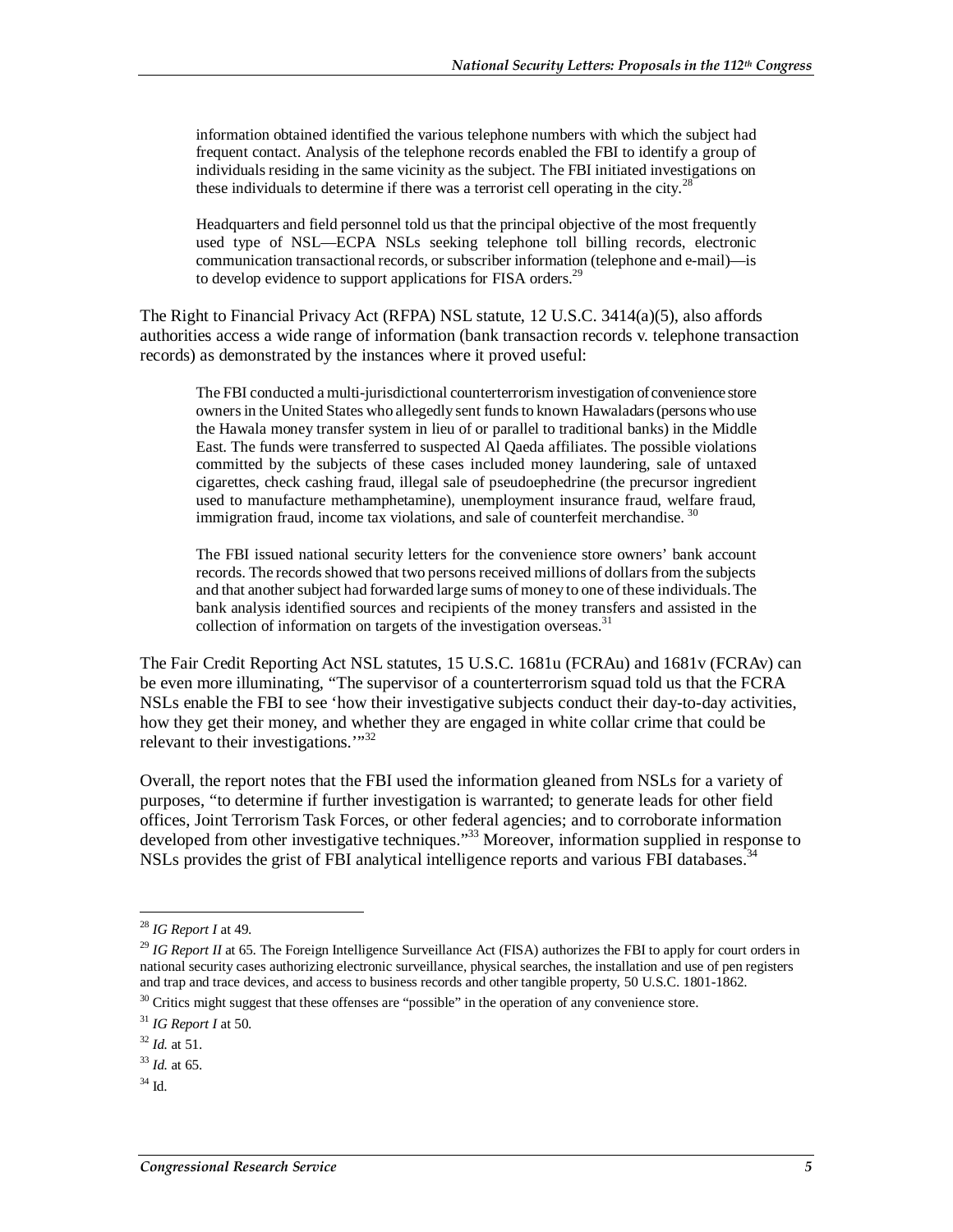The report was somewhat critical, however, of the FBI's initial performance:

[W]e found that the FBI used NSLs in violation of applicable NSL statutes, Attorney General Guidelines, and internal FBI policies. In addition, we found that the FBI circumvented the requirements of the ECPA NSL statute when it issued at least 739 "exigent letters" to obtain telephone toll billing records and subscriber information from three telephone companies without first issuing NSLs. Moreover, in a few other instances, the FBI sought or obtained telephone toll billing records in the absence of a national security investigation, when it sought and obtained consumer full credit reports in a counterintelligence investigation, and when it sought and obtained financial records and telephone toll billing records without first issuing NSLs. *Id*. at 124.

More specifically, the report found that:

- a "significant number of NSL-related possible violations were not being identified or reported" as required;
- the only FBI data collection system produced "inaccurate" results;
- the FBI issued over 700 exigent letters acquiring information in a manner that "circumvented the ECPA NSL statute and violated the Attorney General's Guidelines ... and internal FBI policy;"
- the FBI's Counterterrorism Division initiated over 300 NSLs in a manner that precluded effective review prior to approval;
- 60% of the individual files examined showed violations of FBI internal control policies;
- the FBI did not retain signed copies of the NSLs it issued;
- the FBI had not provided clear guidance on the application of the Attorney General's least-intrusive-feasible-investigative-technique standard in the case of NSLs;
- the precise interpretation of toll billing information as it appears in the ECPA NSL statute is unclear;
- SAC supervision of the attorneys responsible for review of the legal adequacy of proposed NSLs made some of the attorneys reluctant to question the adequacy of the underlying investigation previously approved by the SAC;
- there was no indication that the FBI's misuse of NSL authority constituted criminal conduct;
- personnel both at FBI headquarters and in the field considered NSL use indispensable; and
- information generated by NSLs was fed into a number of FBI systems. *IG Report I* at 121-24.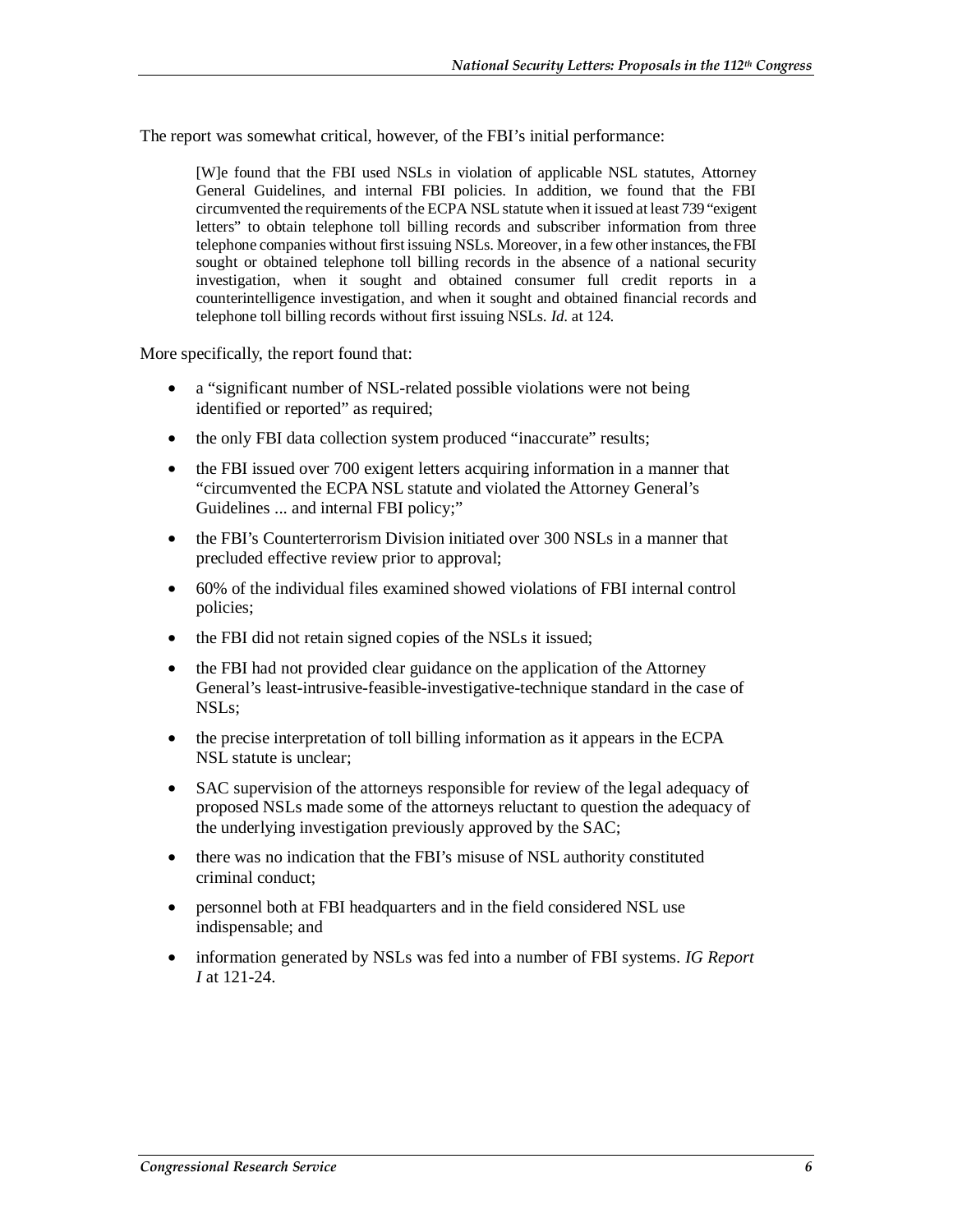#### **Exigent Letters**

Prior to enactment of the Electronic Communications Privacy Act (ECPA), the Supreme Court held that customers had no Fourth Amendment protected privacy rights in the records the telephone company maintained relating to their telephone use.<sup>35</sup> Where a recognized expectation of privacy exists for Fourth Amendment purposes, the Amendment's usual demands such as those of probable cause, particularity, and a warrant may be eased in the face of exigent circumstances. For example, the Fourth Amendment requirement that officers must knock and announce their purpose before forcibly entering a building to execute a warrant can be eased in the presence of certain exigent circumstances such as the threat of the destruction of evidence or danger to the officers.<sup>36</sup> Satisfying Fourth Amendment requirements, however, does not necessarily satisfy statutory prohibitions.

The ECPA prohibits communications service providers from supplying information concerning customer records unless one of the statutory exceptions applies.<sup>37</sup> There are specific exceptions for disclosure upon receipt of a grand jury subpoena<sup>38</sup> or an NSL.<sup>39</sup> A service provider who knowingly or intentionally violates the prohibition is subject to civil liability,  $^{40}$  but there are no criminal penalties for the breach.

The Inspector General found that contrary to assertions that "the FBI would obtain telephone records only after it served NSLs or grand jury subpoenas, the FBI obtained telephone bill records and subscriber information prior to serving NSLs or grand jury subpoenas" by using "exigent letters."<sup>41</sup> The FBI responded that it had barred the use of exigent letters, but emphasized that the term "exigent letter" does not include emergency disclosures under the exception now found in 18 U.S.C. 2702(c)(4). Thus, the FBI might request that a service provider invoke that exception to the record disclosure bar "if the provider reasonably believes that an emergency involving immediate danger of death or serious physical injury to any person justifies disclosure of the information," 18 U.S.C. 2702(c)(4). Moreover, the Justice Department's Office of Legal Counsel subsequently advised the FBI in a classified memorandum that "under certain circumstances the ECPA does not prohibit electronic communications service providers from disclosing certain call detail records to the FBI on a voluntary basis without legal process or a qualifying emergency under Section 2702."<sup>42</sup>

<sup>-</sup><sup>35</sup> *Smith v. Maryland*, 442 U.S. 735, 745 (1979)

<sup>36</sup> *Richards v. Wisconsin*, 520 U.S. 385, 391 (1997); *Wilson v. Arkansas*, 514 U.S. 927, 936 (1995).

<sup>37 18</sup> U.S.C. 2702(c).

<sup>38 18</sup> U.S.C. 2703(c)(2).

<sup>39 18</sup> U.S.C. 2709(a).

<sup>40 18</sup> U.S.C. 2707(a).

<sup>41</sup> *IG Report I* at 90.

<sup>42</sup> *Report by the Office of the Inspector General of the Department of Justice on the Federal Bureau of Investigation's Use of Exigent Letters and Other Informal Requests for Telephone Records: Hearing Before the Subcomm. on the Constitution, Civil Rights, and Civil Liberties of the House Comm. on the Judiciary*, 111<sup>th</sup> Cong. 2d sess. 22 (2010) (*2010 Hearings*) (statement of Department of Justice Inspector General Glenn Fine)(referring to a January, 2010 OLC memorandum).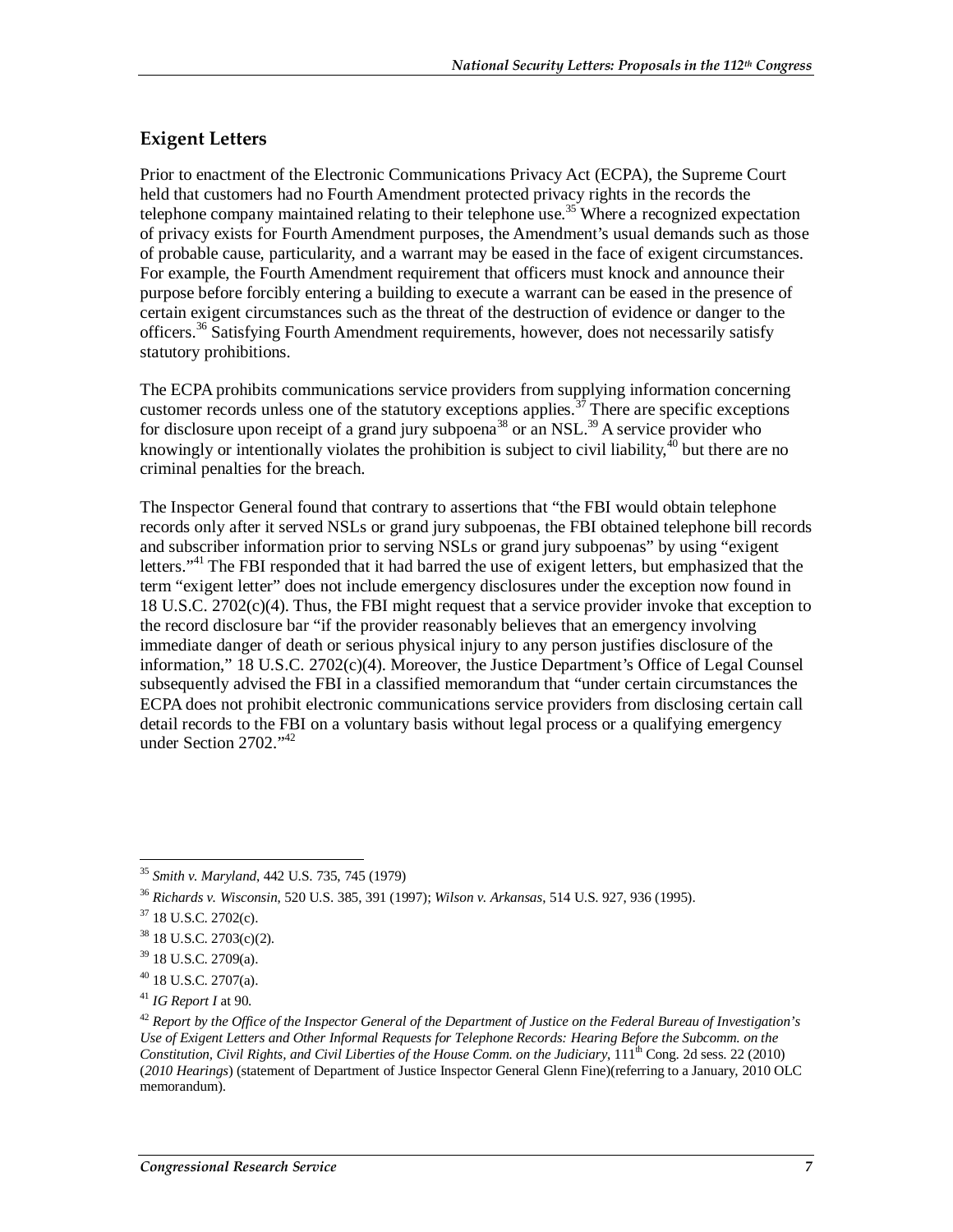#### **The Second IG Report**

The second IG Report reviewed the FBI's use of national security letter authority during calendar year 2006 and the corrective measures taken following the issuance of the IG's first report. The second Report concluded that:

- "the FBI's use of national security letters in 2006 continued the upward trend ... identified ... for the period covering 2003 through 2006;
- "the percentage of NSL requests generated from investigations of U.S. persons continued to increase significantly, from approximately 39% of all NSL requests issued in 2003 to approximately 57% of all NSL requests issued in 2006;"
- the FBI and DoJ are committed to correcting the problems identified in *IG Report I* and "have made significant progress in addressing the need to improve compliance in the FBI's use of NSLs;" [and]
- "it [was] too early to definitively state whether the new systems and controls developed by the FBI and the Department will eliminate fully the problems with NSLs that we identified," *IG Report II* at 8-9.

#### **The Third IG Report**

The third IG Report examined the FBI's use of exigent letters and other informal means of acquiring communication service provider's customer records in lieu of relying on NSL authority during the period from 2003 to  $2007<sup>43</sup>$ . The IG's Office discovered that "the FBI's use exigent" letters became so casual, routine, and unsupervised that employees of all three communications service providers sometimes generated exigent letters for FBI personnel to sign and return to them." $44$ 

Some of the informality was apparently the product of proximity. In order to facilitate cooperation, communications providers had assigned employees to FBI offices. In addition to a relaxed exigent letter process, the on-site feature gave rise to a practice of sneak peeks, that is, of providing the FBI with "a preview of the available information for a targeted phone number, without documentation of any justification for the request.<sup> $145$ </sup> "In fact, at times the service providers' employees simply invited FBI personnel to view the telephone records on their computer screens. One senior FBI counterterrorism official described the culture of casual requests for telephone records by observing, 'It [was] like having the ATM in your living room."46

Not surprisingly, the IG's review " ... found widespread use by the FBI of exigent letters and other informal requests for telephone records. These other requests were made ... without first providing legal process or even exigent letters. The FBI also obtained telephone records through improper 'sneak peeks,' community of interest and hot-number **Example 2** Many of these practices violated FBI guidelines, Department policy, and the ECPA statute. In addition, we found

<sup>45</sup> *Id.* at 15.

<sup>46</sup> *Id.* 

-

<sup>43</sup> *IG Report III* at 1.

<sup>44</sup> *2010 Hearings* at 14 (statement of Department of Justice Inspector General Glenn Fine)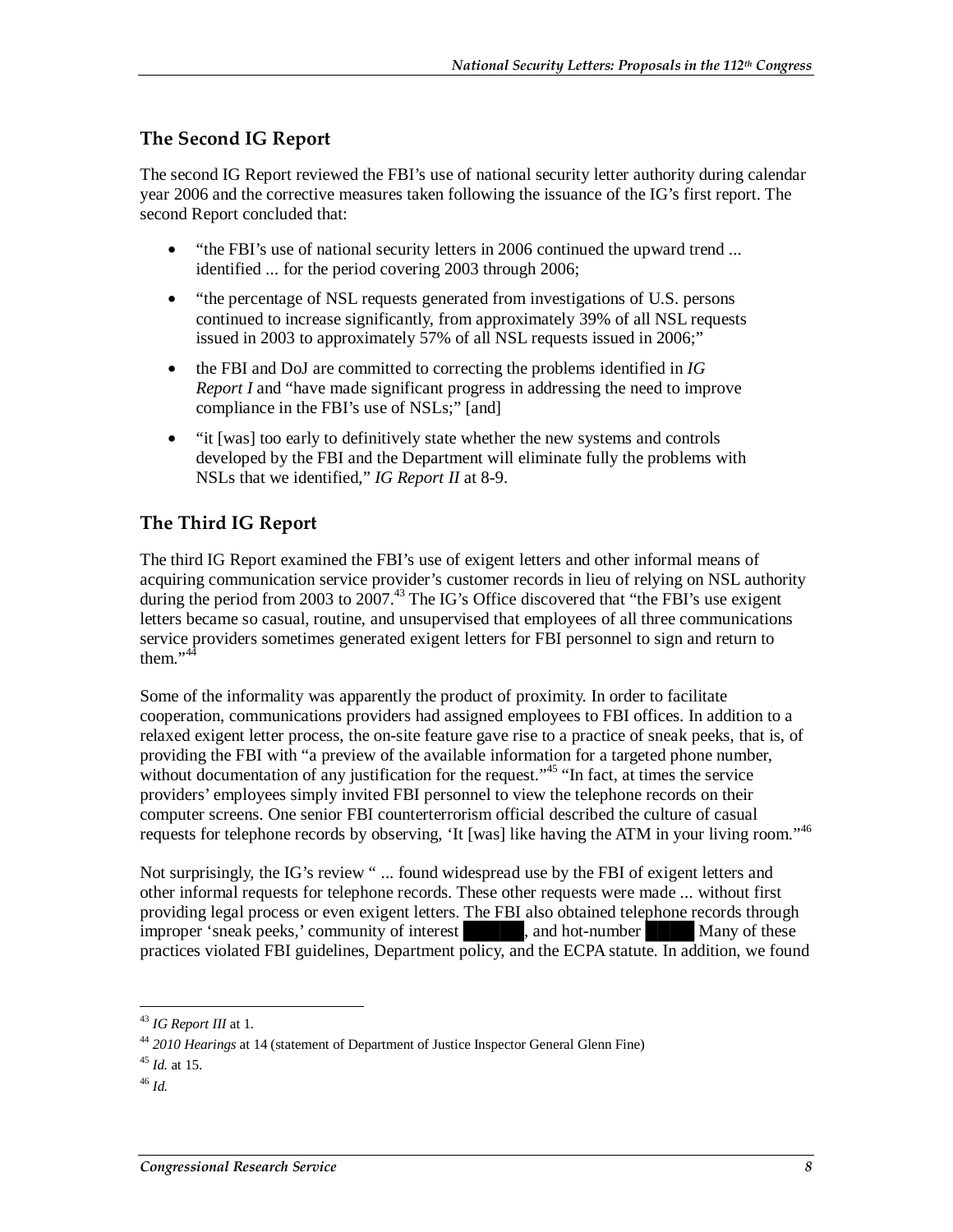that the FBI also made inaccurate statements to the FISA Court related to its use of exigent letters."<sup>47</sup>

Although critical of the FBI's initial response and recommending further steps to prevent reoccurrence, the IG's Report concluded that "the FBI took appropriate action to stop the use of exigent letters and to address the problems created by their use."<sup>48</sup>

| <b>NSL</b> statute      | 18 U.S.C. 2709                                                                                                           | 12 U.S.C. 3414                                                                                                                                      | 15 U.S.C. 1681u                                                                                                                         | 15 U.S.C. 1681v                                                                                                                                   | 50 U.S.C. 436                                                                                                                                                        |
|-------------------------|--------------------------------------------------------------------------------------------------------------------------|-----------------------------------------------------------------------------------------------------------------------------------------------------|-----------------------------------------------------------------------------------------------------------------------------------------|---------------------------------------------------------------------------------------------------------------------------------------------------|----------------------------------------------------------------------------------------------------------------------------------------------------------------------|
| Addressee               | communications<br>providers                                                                                              | financial<br>institutions                                                                                                                           | consumer credit<br>agencies                                                                                                             | consumer credit<br>agencies                                                                                                                       | financial<br>institutions,<br>consumer credit<br>agencies, travel<br>agencies                                                                                        |
| Certifying<br>officials | senior FBI officials<br>and SACs                                                                                         | senior FBI officials<br>and SACs                                                                                                                    | senior FBI officials<br>and SACs                                                                                                        | supervisory official<br>of an agency<br>investigating,<br>conducting<br>intelligence<br>activities relating to<br>or analyzing int'l<br>terrorism | senior officials no<br>lower than Ass't<br>Secretary or Ass't<br>Director of agency<br>w/ employees w/<br>access to classified<br>material                           |
| Information<br>covered  | identified<br>customer's name,<br>address, length of<br>service, and billing<br>info                                     | identified<br>customer financial<br>records                                                                                                         | identified consumer's<br>name, address,<br>former address,<br>place and former<br>place of employment                                   | all information<br>relating to an<br>identified consumer                                                                                          | all financial<br>information<br>relating to<br>consenting,<br>identified employee                                                                                    |
| Standard/<br>Purpose    | relevant to an<br>investigation to<br>protect against int'l<br>terrorism or<br>clandestine<br>intelligence<br>activities | sought for foreign<br>counter-<br>intelligence<br>purposes to<br>protect against<br>int'l terrorism or<br>clandestine<br>intelligence<br>activities | sought for an<br>investigation to<br>protect against int'l<br>terrorism or<br>clandestine<br>intelligence activities                    | necessary for the<br>agency's<br>investigation,<br>activities, or analysis<br>relating to int'l<br>terrorism                                      | necessary to<br>conduct a law<br>enforcement<br>investigation,<br>counter-<br>intelligence inquiry<br>or security<br>determination                                   |
| Dissemination           | only per Att'y Gen.<br>guidelines                                                                                        | only per Att'y<br>Gen. guidelines                                                                                                                   | w/i FBI, to secure<br>approval for intell.<br>investigation, to<br>military investigators<br>when inform, relates<br>to military member | no statutory<br>provision                                                                                                                         | only to agency of<br>employee under<br>investigation, DoJ<br>for law<br>enforcement or<br>intell. purposes, or<br>fed. agency when<br>clearly relevant to<br>mission |
| Immunity/fees           | no provisions                                                                                                            | no provisions                                                                                                                                       | fees; immunity for<br>good faith<br>compliance with an<br><b>NSL</b>                                                                    | immunity for good<br>faith compliance<br>with an NSL                                                                                              | reimbursement:<br>immunity for good<br>faith compliance<br>with an NSL                                                                                               |

#### **Table 1. Profile of the Current NSL Statutes**

 $\frac{1}{2}$ <sup>47</sup> *Id.* at 288 (redaction in the original).

<sup>48</sup> *IG Report III* at 289.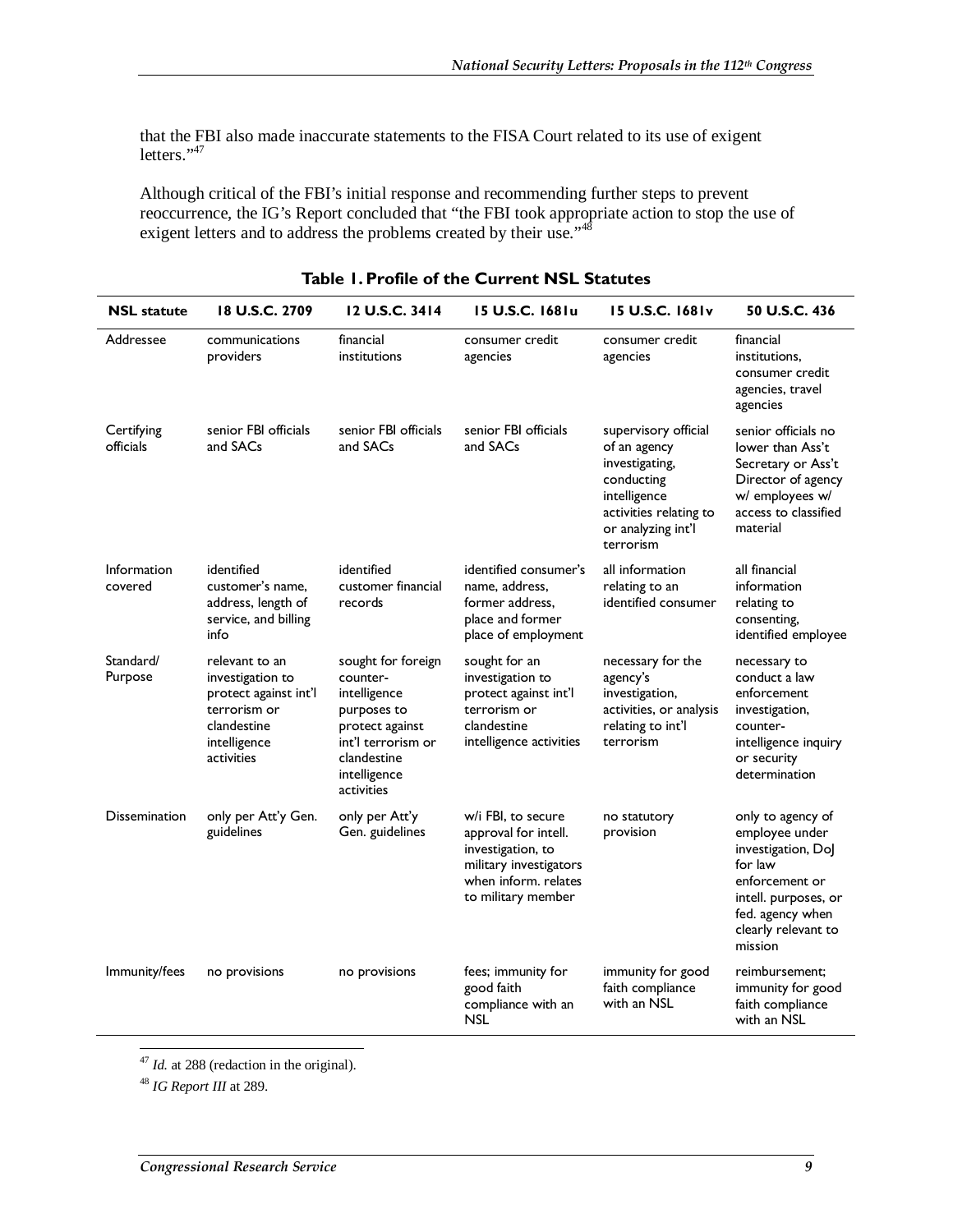#### **Secrecy, Judicial Review, and the Second Circuit**

The current secrecy and judicial review provisions applicable to NSLs must be read in light of the Second Circuit's *John Doe, Inc. v. Mukasey* decision, 549 F.3d 861 (2d Cir. 2008). Under the NSL statutes, secrecy is not absolutely required. Instead, NSL recipients are bound to secrecy only upon the certification of the requesting agency that disclosure of the request or response may result in a danger to national security; may interfere with diplomatic relations or with a criminal, counterterrorism, or counterintelligence investigation; or may endanger the physical safety of an individual.<sup>49</sup> A recipient may disclose the request to those necessary to comply with the request and to an attorney the recipient consults for related legal advice or assistance.<sup>50</sup> In doing so, the recipient must advise them of the secrecy requirements.<sup>51</sup> Aside from its attorney the recipient must also identify, at the requesting agency's election, those to whom it has disclosed the request.<sup>52</sup>

#### **Judicial Review of NSLs**

Under the statute, 18 U.S.C. 3511, *a recipient may petition the court to modify or extinguish any NSL secrecy requirement* within a year of issuance.<sup>53</sup> Thereafter, it may petition to have the veil of secrecy lifted, although it may resubmit a rejected request only once a year.<sup>54</sup> Section  $3511$ provides that the court may modify or set aside the restriction if it finds "no reason to believe that disclosure may" endanger national security or personal safety or interfere with diplomatic relations or a criminal, counterterrorism, or counterintelligence investigation.<sup>55</sup> The section, however, *binds the court to the assertion of a senior executive branch official that such an adverse consequence is possible*. 56

In addition to authority to review and set aside NSL nondisclosure requirements, the federal courts also enjoy jurisdiction to review and enforce the underlying NSL requests. Under section 3511, recipients may petition and be granted an order modifying or setting aside an NSL, if the court finds that compliance would be unreasonable, oppressive, or otherwise unlawful.<sup>57</sup> The "unreasonable or oppressive" standard is used for grand jury and other subpoenas issued under the Federal Rules of Criminal Procedure.<sup>58</sup> The Rules afford protection against undue burdens and protect privileged communications.<sup>59</sup> Compliance with a particular NSL might be unduly burdensome in some situations, but the circumstances under which NSLs are used suggest few federally recognized privileges. The Rules also impose a relevancy requirement, but in the context of a grand jury investigation a motion to quash will be denied unless it can be shown that

 $57$  18 U.S.C. 3511(a).

<sup>&</sup>lt;u>.</u>  $^{49}$  *E.g.*, 18 U.S.C. 2709(c)(1). The other NSL statutes have comparable provisions.

 $^{50}$  Id.

<sup>&</sup>lt;sup>51</sup> *E.g.*, 12 U.S.C. 3414(a)(5)(D)(iii). The other NSL statutes have comparable provisions.<br><sup>52</sup> *E.g.*, 15 U.S.C. 1681u(d)(4). The other NSL statutes have comparable provisions.

<sup>53 18</sup> U.S.C. 3511(b)(2). As explained below, the Second Circuit opinion requires that the provisions in italics here and at the end of the paragraph be understood in the context of First Amendment demands.

 $54$  18 U.S.C. 3511(b)(3).

 $55$  18 U.S.C. 3511(b)(2), (3).

<sup>56</sup> Id.

<sup>58</sup> F.R.Crim.P. 17(c)(2).

<sup>59 2</sup> WRIGHT, FEDERAL PRACTICE AND PROCEDURE §275 (Crim. 3d ed. 2000).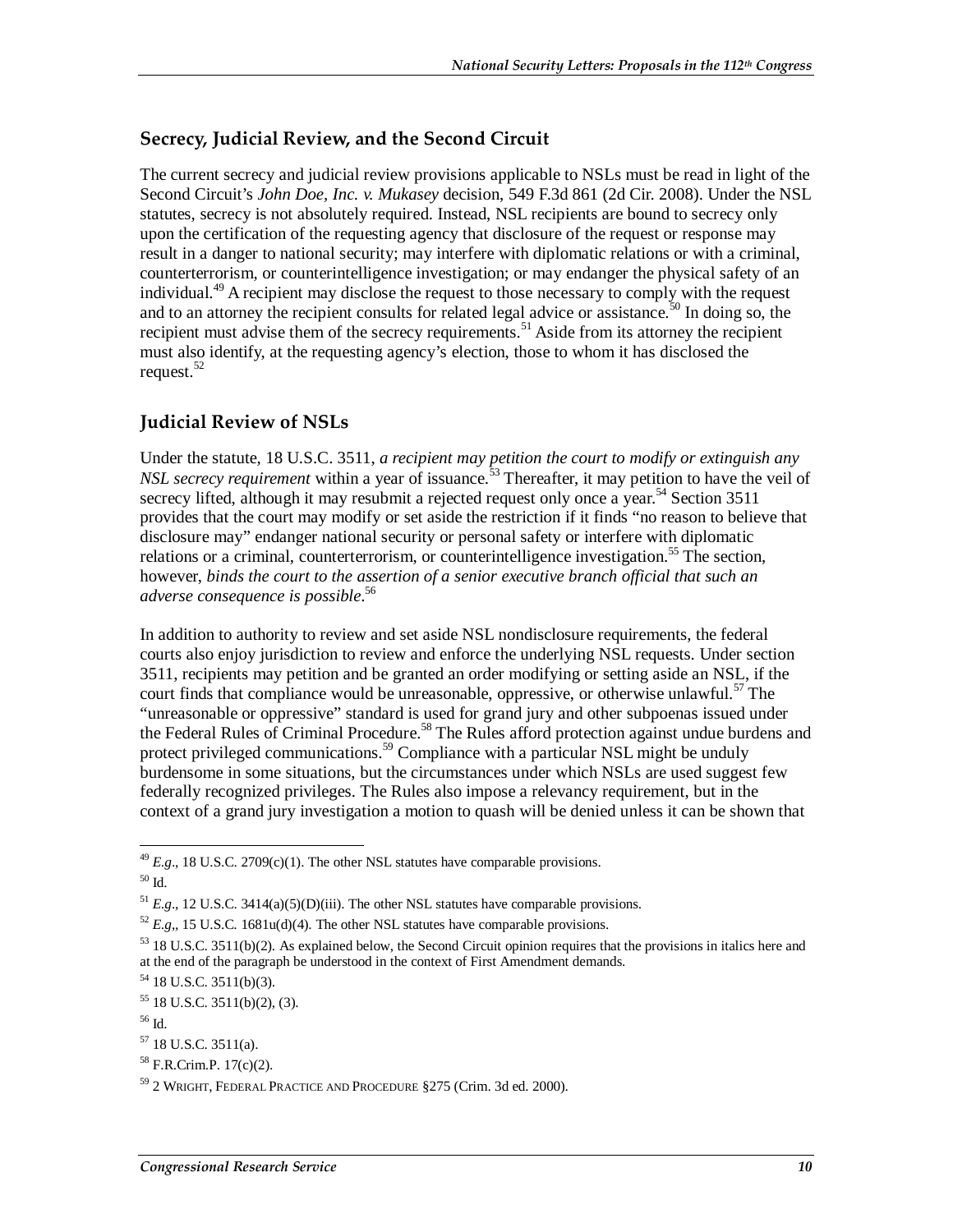"there is no reasonable possibility that the category of materials the Government seeks will produce information relevant" to the investigation.<sup>60</sup> The authority to modify or set aside an NSL that is "unlawful" affords the court an opportunity to determine whether the NSL in question complies with the statutory provisions under which it was issued. Section 3511 also vests the court with authority to enforce the NSL against a recalcitrant recipient. Failure to comply with the court's order thereafter is punishable as contempt of court.<sup>61</sup> A breach of a confidentiality requirement committed knowingly and with the intent to obstruct an investigation or related judicial proceedings is punishable by imprisonment for not more than five years and/or a fine of not more than \$250,000 (not more than \$500,000 for an organization).<sup>62</sup>

The Second Circuit has concluded that the procedure can survive First Amendment scrutiny only if it involves the following:

- notice to NSL recipients that they may contest any secrecy order;
- expeditious government petition for judicial review of a secrecy order upon recipient request;
- government burden to establish the validity of its narrowly tailored secrecy order;
- no conclusive weight may be afforded governmental assertions; and
- recipients may apply or reapply annually for judicial review where the government's burden remains the same.<sup>63</sup>

On remand, the district upheld continuation of the nondisclosure order under the procedure suggested by the Second Circuit.<sup>64</sup>

## **Proposed Amendments**

#### **Sunset and Repeal**

Three provisions governing foreign intelligence investigations sunset on February 28, 2011. The NSL provisions are not among them. None of the NSL statutes are scheduled to expire. S. 193 would change that. It would repeal section 627 effective December 31, 2013, and on that date would return the others to their pre-USA PATRIOT Act form.<sup>65</sup> It would establish a transition provision under which the law prior to December 31, 2013, would continue to apply with respect to investigations or offenses begun prior to that date.<sup>66</sup>

<sup>-</sup><sup>60</sup> *United States v. R. Enterprises, Inc*., 498 U.S. 292, 301 (1991).

 $61$  18 U.S.C. 3511(c).

 $62$  18 U.S.C. 1510(e), 3571, 3559.

<sup>63</sup> *John Doe, Inc. v. Mukasey*, 549 F.3d 861, 883-84 (2d Cir. 2008).

<sup>64</sup> *Doe v. Holder*, 640 F.Supp. 2d 517 (S.D.N.Y. 2009); see also *Doe v. Holder*, 665 F.Supp. 2d 426 (S.D.N.Y. 2009)(finding continued compliance with the nondisclosure order justified); *Doe v. Holder*, 703 F.Supp.2d 313 (S.D.N.Y. 2010)(permitting the disclosure of some related information).

<sup>&</sup>lt;sup>65</sup> S. 193, §2(c)(1). The text of the NSL statutes, now and in the form to which they would be returned, is appended.

<sup>&</sup>lt;sup>66</sup> S. 193, §2(c)(2)("Notwithstanding paragraph (1), the provisions of law referred to in paragraph (1), as in effect on December 30, 2013, shall continue to apply on and after December 31, 2013, with respect to any particular foreign intelligence investigation or with respect to any particular offense or potential offense that began or occurred before (continued...)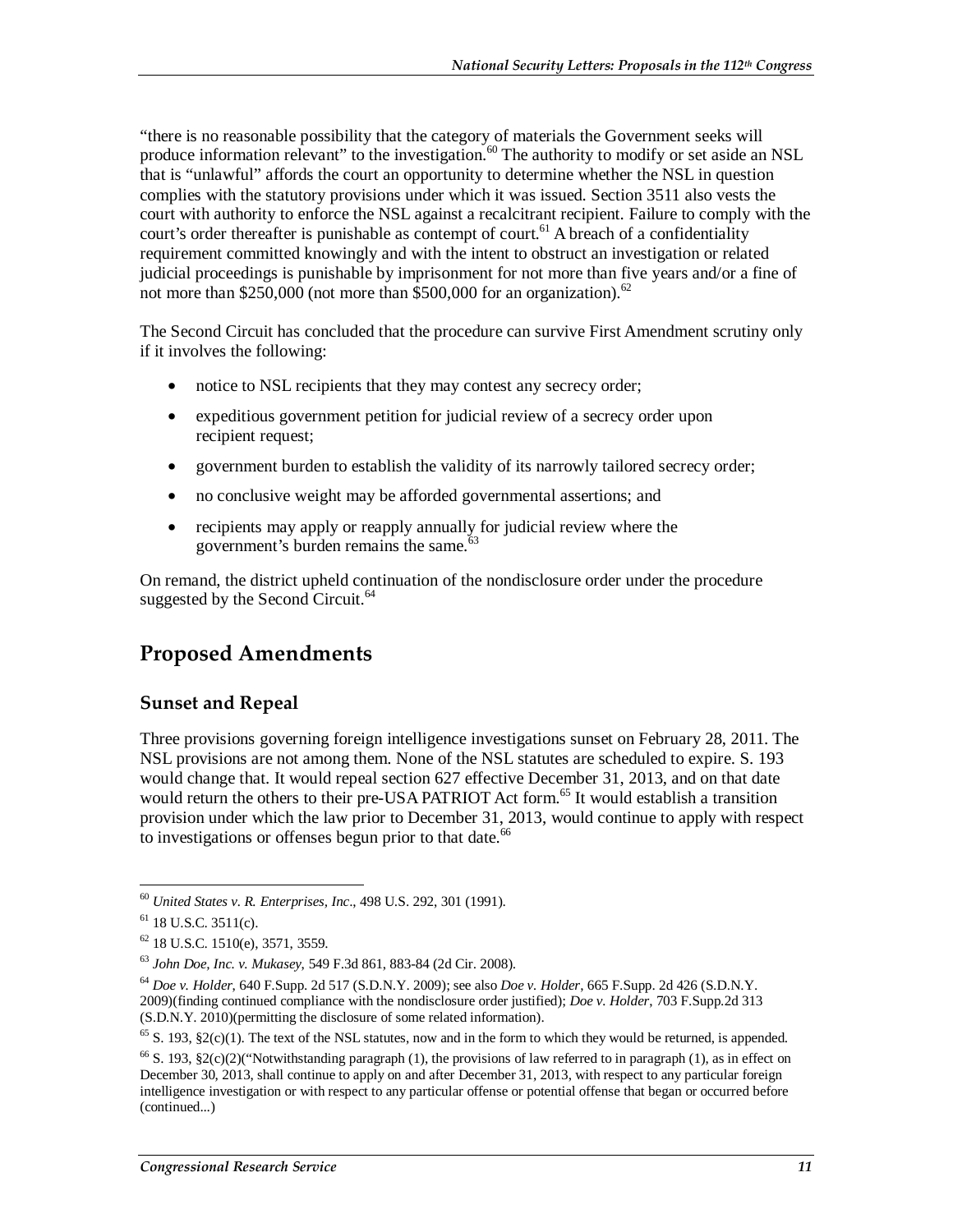The USA PATRIOT Act expanded existing authority under 18 U.S.C. 2709, the Right to Financial Privacy Act, and the Fair Credit Reporting Act.<sup>67</sup> It also created new NSL authority in the form of section 627 of the Fair Credit Reporting Act  $(15 \text{ U.S.C. } 1681 \text{ v})$ .<sup>68</sup> It did not expand the reach of the National Security Act NSL statute. A return to the state of the law prior to enactment of the USA PATRIOT Act would have the effect of eliminating the amendments it made in the preexisting NSL statutes as well as any subsequent amendments, and of repealing section 627.

In general terms for the three pre-existing NSL statutes, the USA PATRIOT Act:

- expanded issuing authority to include the heads of FBI field offices (special agents in charge (SACs));
- eliminated the requirement of specific and articulable facts demonstrating a nexus to a foreign power or its agents;
- required instead that the information was sought for or relevant to various national security investigations; and
- directed that no NSL related investigation of a "U.S. person" (American citizen or foreign resident alien) be predicated exclusively on First Amendment protected activities.<sup>69</sup>

This means that:

- NSLs are more readily available to FBI field agents at a lower level of supervisory control;
- NSLs can be used to obtain information pertaining to individuals two, three, or more steps removed from the foreign power or agent of a foreign power that is the focus of the investigation; and
- NSL-related investigations may not be predicated solely on the basis of activities protected by the First Amendment.

A return to the state of the law prior to the effective date of the USA PATRIOT Act would mean that NSLs would need to be approved by the FBI Director or a senior FBI headquarters official, and it would have to be based on specific and articulable facts giving reason to believe that the information sought pertains to a foreign power or agent of a foreign power.<sup>70</sup> A witness at an earlier Congressional hearing indicated that the "specific and articulable" facts standard grew out of the standards employed in counterintelligence investigations and did not always translate well in a counterterrorism context:

My point is that the "specific and articulable facts" standard was particularly suited to the counterintelligence operations of the era in which it was created. A FBI counterintelligence investigation involved examining a linear connection between a foreign intelligence officer

<u>.</u>

<sup>(...</sup>continued)

December 31, 2013").

<sup>67</sup> P.L. 107-56, §505, 115 Stat. 365 (2001).

<sup>68</sup> P.L. 107-56, §358(g), 115 Stat. 327 (2001).

 $69$  18 U.S.C. 2709((b), 12 U.S.C. 3414(a)(5)(A), 15 U.S.C. 1681u(a).

 $^{70}$  18 U.S.C. 2709((b)(2000 ed.), 12 U.S.C. 3414(a)(5)(A)(2000 ed.), 15 U.S.C. 1681u(a)(2000 ed.).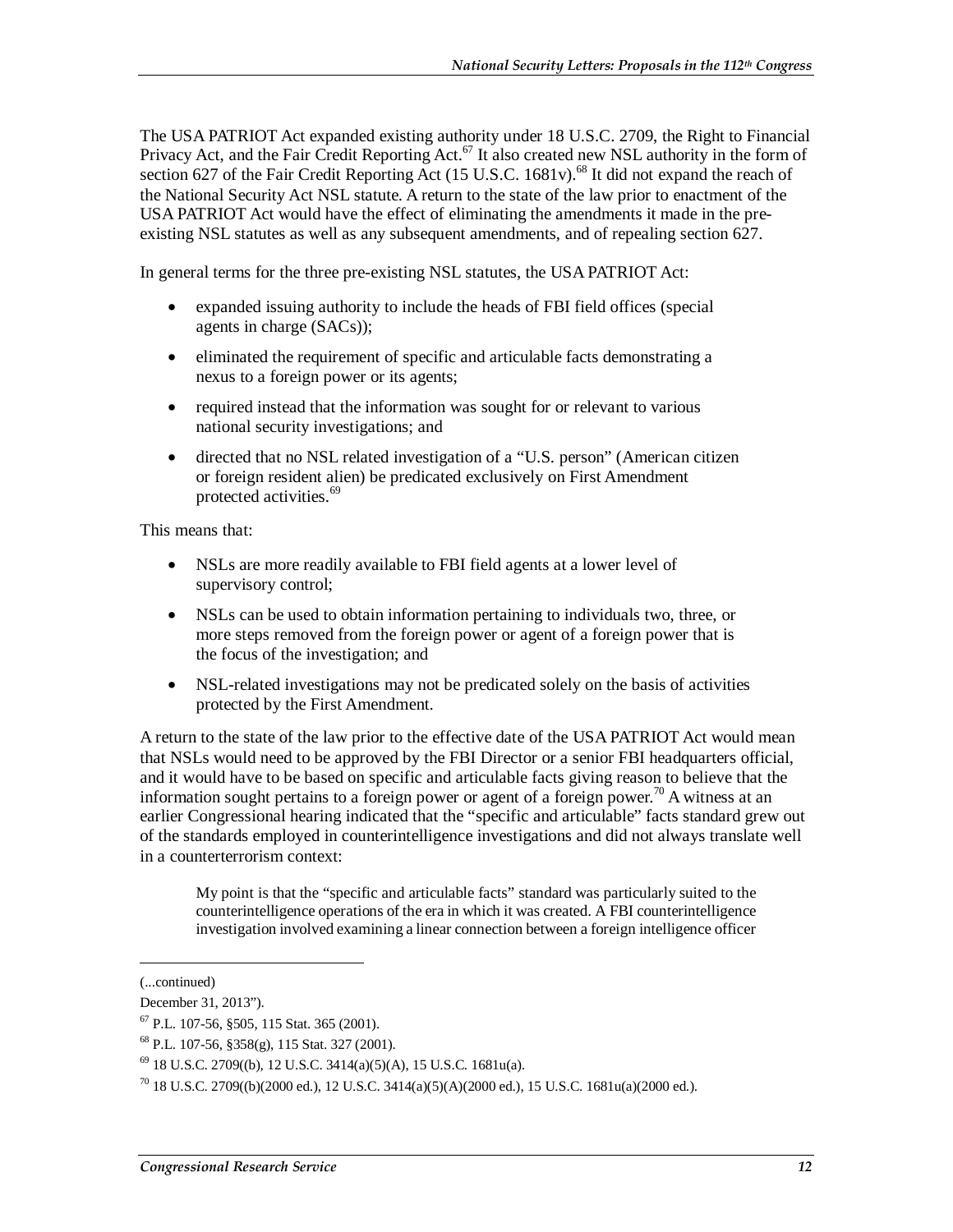(about whom much was known) and his contacts (potential spies). The information known about the intelligence officer was specific in nature, and could be readily used to meet the NSL legal standards.... Unlike the traditional linear counterintelligence case, in which the foreign agent tried to recruit the domestic spy using infrequent and highly secure forms of communication, many counterterrorism cases involved complex networks generating a much larger volume of communication and financial transactions. In counter-terrorism cases, the starting point was often not a clearly identifiable agent of a foreign power (as in counterintelligence); indeed, the relevant "foreign power" was itself an imperfectly understood terrorist organization that might defy precise definition. As a consequence, counter-terrorism investigators often had a far more difficult time meeting the "specific and articulable facts" standard. $71$ 

The language precluding NSL-related investigations grounded exclusively on the exercise of First Amendment rights would also have disappeared. It is at best unclear, however, that the First Amendment unaided does not embody a comparable prohibition.

At the first sunset of USA PATRIOT Act provisions, Congress amended each of the NSL statutes in the USA PATRIOT Improvement and Reauthorization Act and the USA PATRIOT Act Additional Reauthorization Amendments Act.<sup>72</sup> The amendments state the grounds upon which the NSLs may be made subject to a secrecy requirement (gag order);<sup>73</sup> advise recipients that the order does not preclude disclosure to the recipient's attorney or to those necessary for execution of the request; and notify recipients of their right to judicial review of the order.<sup>74</sup> They too would disappear were the law carried back to its pre-USA PATRIOT Act state.

The impact might be less significant that would at first appear. By and large, 18 U.S.C. 3511 governs judicial review of NSL nondisclosure requirements. When implemented as required by the Second Circuit's decision in *John Doe, Inc. v. Mukasey,* 549 F.3d 861 (2d Cir. 2008), and at the election of the recipient, the government has the burden of persuading the court of the validity of the gag order under the same standards as found in the expired portions of the NSL statutes. Although each of the legislative proposals would amend section 3511, explicitly or implicitly, they each reinforce rather than erode the recipient protections of section 3511 as discussed *infra*.

Section 627, the NSL statute created in the USA PATRIOT Act, is arguably the most sweeping of the NSL statutes. It offers the most extensive array of information (all information pertaining to a consumer held by a consumer credit reporting agency) to the widest range of requesters (any federal agency "authorized to conduct investigations of, or intelligence or counterintelligence activities or analysis relating to, international terrorism").<sup>75</sup> Its repeal might be seen to facilitate

-

<sup>71</sup> *National Security Letters: The Need for Greater Accountability and Oversight: Hearing Before the Senate Comm. on the Judiciary*, 110<sup>th</sup> Cong., 2d sess. (2008)(testimony of Michael J. Woods, former Chief of the FBI's National Security Law Unit), available on Oct. 23, 2009 at [ http://judiciary.senate.gov/pdf/08-04-23WoodsTestimony.pdf ].

 $^{72}$  P.L. 109-177, 120 Stat. 192 (2006), and P.L. 109-178, 120 Stat. 278 (2006), respectively.

 $^{73}$  Depending upon one's perspective these provisions may be described as nondisclosure provisions, secrecy provisions, or gag order provisions. The descriptions are used interchangeably without any intended connotations in this report.

<sup>74 18</sup> U.S.C. 2709(c), 12 U.S.C. 3414(a)(5)(D), 15 U.S.C. 1681u(d).

 $75$  15 U.S.C. 1681v(a). Such agencies would presumably include at a minimum those agencies who are members of the "intelligence community," see e.g., 50 U.S.C. 401a(4)("The term 'intelligence community' includes the following: (A) The Office of the Director of National Intelligence. (B) The Central Intelligence Agency. (C) The National Security Agency. (D) The Defense Intelligence Agency. (E) The National Geospatial-Intelligence Agency. (F) The National Reconnaissance Office. (G) Other offices within the Department of Defense for the collection of specialized national intelligence through reconnaissance programs. (H) The intelligence elements of the Army, the Navy, the Air Force, the (continued...)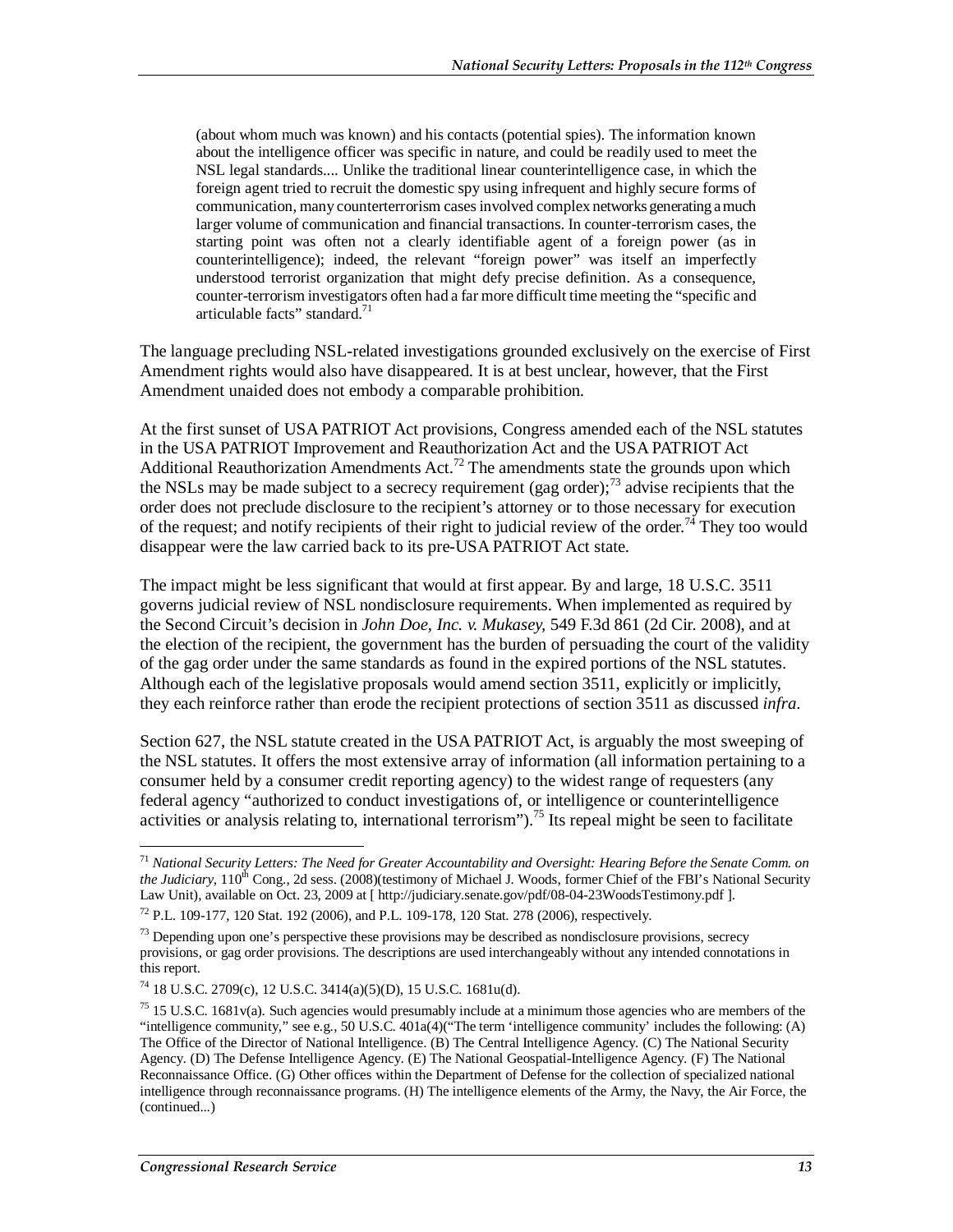oversight, since it would centralize authority to issue NSLs in the FBI (other than in the case of employee security investigations under the National Security Act). Moreover, the Justice Department IG reported that both the FBI and consumer reporting agencies had experienced difficulty distinguishing between authority under  $1681u$  and  $1681v$ .<sup>76</sup>

In contrast, the National Security Act NSL statute, left unamended by the USA PATRIOT Act, is arguably the least intrusive. It reaches only information pertaining to federal employees who have consented to their disclosure.<sup>77</sup>

#### **Nondisclosure**

Each of the NSL statutes has a nondisclosure provision.<sup>78</sup> They state that the issuing agency may prohibit recipients from disclosing the request—to anyone other than their attorney and those necessary to comply with the request, ever.<sup>79</sup> In order to activate the authority, agency officials must certify that disclosure may endanger national security, endanger individual safety, or may interfere with diplomatic relations or with a criminal, counterintelligence, or counterterrorism investigation.<sup>80</sup>

The statutes declare that a federal district court may modify or set aside an NSL secrecy requirement on the petition of a recipient, if it concludes that there is no reason to believe that disclosure might result in any such danger or interference.<sup>81</sup> If the petition for review is filed more than a year after issuance of the NSL, the agency must either terminate the gag order or recertify the need for its continuation.<sup>82</sup> They make no explicit provision for disclosure to the party to whom the information pertains.

The Second Circuit in *John Doe, Inc. v. Mukasey* held that these provisions only survive First Amendment scrutiny if the agency petitions for judicial review and convinces the court that the agency proposed order is narrowly crafted to meet to the statutorily identified adverse consequences of disclosure.<sup>83</sup>

S. 193 would modify the statutory provisions governing the issuance and judicial review of NSL nondisclosure orders. It would codify a procedure comparable in many respects to that which the

<u>.</u>

<sup>(...</sup>continued)

Marine Corps, the Federal Bureau of Investigation, and the Department of Energy. (I) The Bureau of Intelligence and Research of the Department of State. (J) The Office of Intelligence and Analysis of the Department of the Treasury. (K) The elements of the Department of Homeland Security concerned with the analysis of intelligence information, including the Office of Intelligence of the Coast Guard. (L) Such other elements of any other department or agency as may be designated by the President, or designated jointly by the Director of National Intelligence and the head of the department or agency concerned, as an element of the intelligence community"). Admittedly, section 1681v only identifies those who may invoke NSL authority, not necessarily those who have or will exercise that authority.

<sup>76</sup> *IG Report I*, at 80-1, 125; *IG Report II*, at 29-30.

 $77\,$  50 U.S.C. 436(a)(3)(A).

<sup>78 12</sup> U.S.C. 3414(a)(5)(D); 18 U.S.C. 2709(c); 15 U.S.C. 1681u(d); 15 U.S.C. 1681v(c); 50 U.S.C. 436(b).

<sup>79</sup> Id.

 $80$  Id.

 $81$  18 U.S.C. 3511(b)(1), (2).

 $82$  18 U.S.C. 3511(b)(1), (3).

<sup>83 549</sup> F.3d 861, 883 (2d Cir. 2008).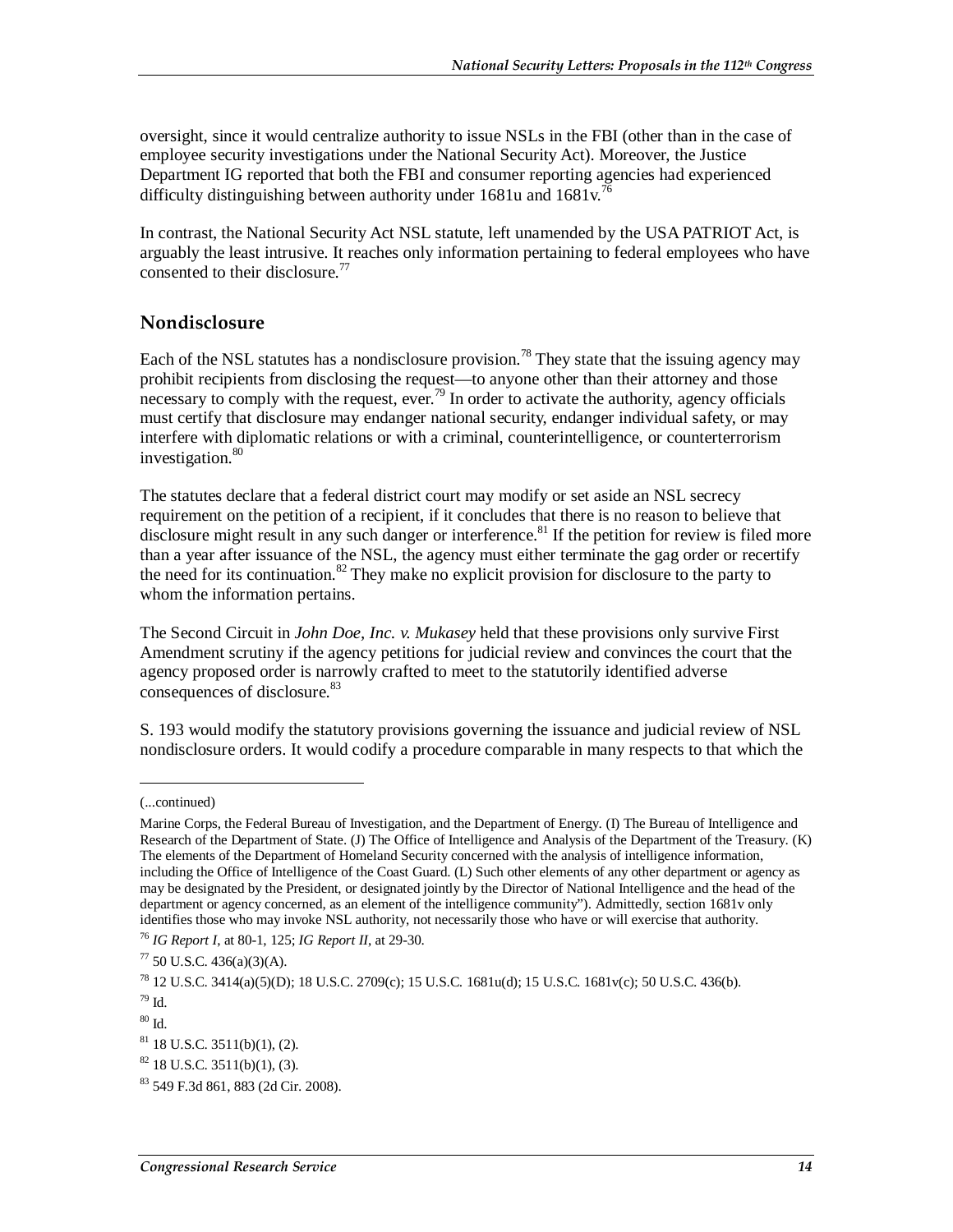Second Circuit identified as constitutionally acceptable. The agency issuing the NSL would have made the initial determination of whether to include a nondisclosure provision in the NSL and that determination would be subject to judicial review.<sup>84</sup> It would leave unchanged the concerns a requesting official might rely upon in order to impose a nondisclosure order: reason to believe disclosure may endanger national security or individual safety or interfere with diplomatic relations or a criminal, counterterrorism, or counterintelligence investigation.<sup>85</sup>

The agency would have to notify the recipient of the right to judicial review and petition for review within 30 days of a recipient's request for judicial review.<sup>86</sup> The agency's application for judicial approval or review would have to include a statement of facts giving reason to believe that disclosure might resulted in one of the statutory list of adverse consequences—endanger national security or individual safety or interfere with diplomatic relations or with a criminal, counterterrorism, or counterintelligence investigation.<sup>87</sup> Should the court feel the agency had met its burden after giving agency certification "substantial weight," it would be required to issue a nondisclosure order.<sup>88</sup>

S. 193 would amend each of the NSL statutes to require agency certifying officials to place a written statement in the agency's records documenting the specific facts that support the belief that the information sought in the NSL is relevant to a qualified investigation.<sup>89</sup>

### **Minimization Requirements**

Minimization is one of the ways that S. 193 differs from the legislation approved by the Senate Judiciary Committee in the last Congress. S. 193 has no provisions that address minimization. The change is apparent a response to intervening Justice Department action.<sup>90</sup> "Minimization," in this context, refers to limitations on what information is acquired; how it is acquired; how it is maintained; who has access to it within the capturing agency and under what circumstances; to whom and under what circumstances it is disclosed beyond the capturing agency; how long it is preserved; and when and under what circumstances it is expunged. Minimization standards are drawn with an eye to the purposes for which information is acquired; the authority under which it is acquired; the legitimate interests which may be affected by its acquisition, use, or disclosure; and the governmental interests served by its acquisition, maintenance, use, and disclosure.

Minimization standards ordinarily reinforce statutory and regulatory limitations that attend the use of possibly invasive means of acquiring information. For example, the Foreign Intelligence Surveillance Act (FISA) provides fairly rigorous statutory procedures that must be honored before

<sup>&</sup>lt;u>.</u>  $84$  S. 193, 5; proposed 18 U.S.C. 2709(c)(1); 15 U.S.C. 1681u(d)(1); 15 U.S.C. 1681v(c)(1); 12 U.S.C. 3414(a)(5)(D); 50 U.S.C. 436(b)(1).

<sup>85</sup> S. 193, §5; proposed 18 U.S.C. 2709(c)(1)(B); 15 U.S.C. 1681u(d)(1)(B); 15 U.S.C. 1681v(c)(1)(B); 12 U.S.C.  $3414(a)(5)(D)(i)(II); 50 U.S.C. 436(b)(1)(B).$ 

 $86$  S. 193,  $§6(b)$ ; proposed 18 U.S.C. 3511(b)(1).

 $87$  S. 193, §6(b); proposed 18 U.S.C. 3511(b)(2).

<sup>88</sup> S. 193, §6(b); proposed 18 U.S.C. 3511(b)(3).

<sup>89</sup> S. 193, §7; proposed 18 U.S.C. 2709(c); 15 U.S.C. 1681u(d); 15 U.S.C. 1681v(b)(2); 12 U.S.C. 3414(a)(5)(B); 50 U.S.C. 436(a)(4).

<sup>&</sup>lt;sup>90</sup> "[T]he section of the bill that previously required the Department of Justice to establish minimization procedures for National Security Letters is redrafted to reflect [the] fact that the Department adopted such procedures in October 2010," 157 *Cong. Rec*. S274 (daily ed. Jan. 26, 2011)(statement of Sen. Leahy).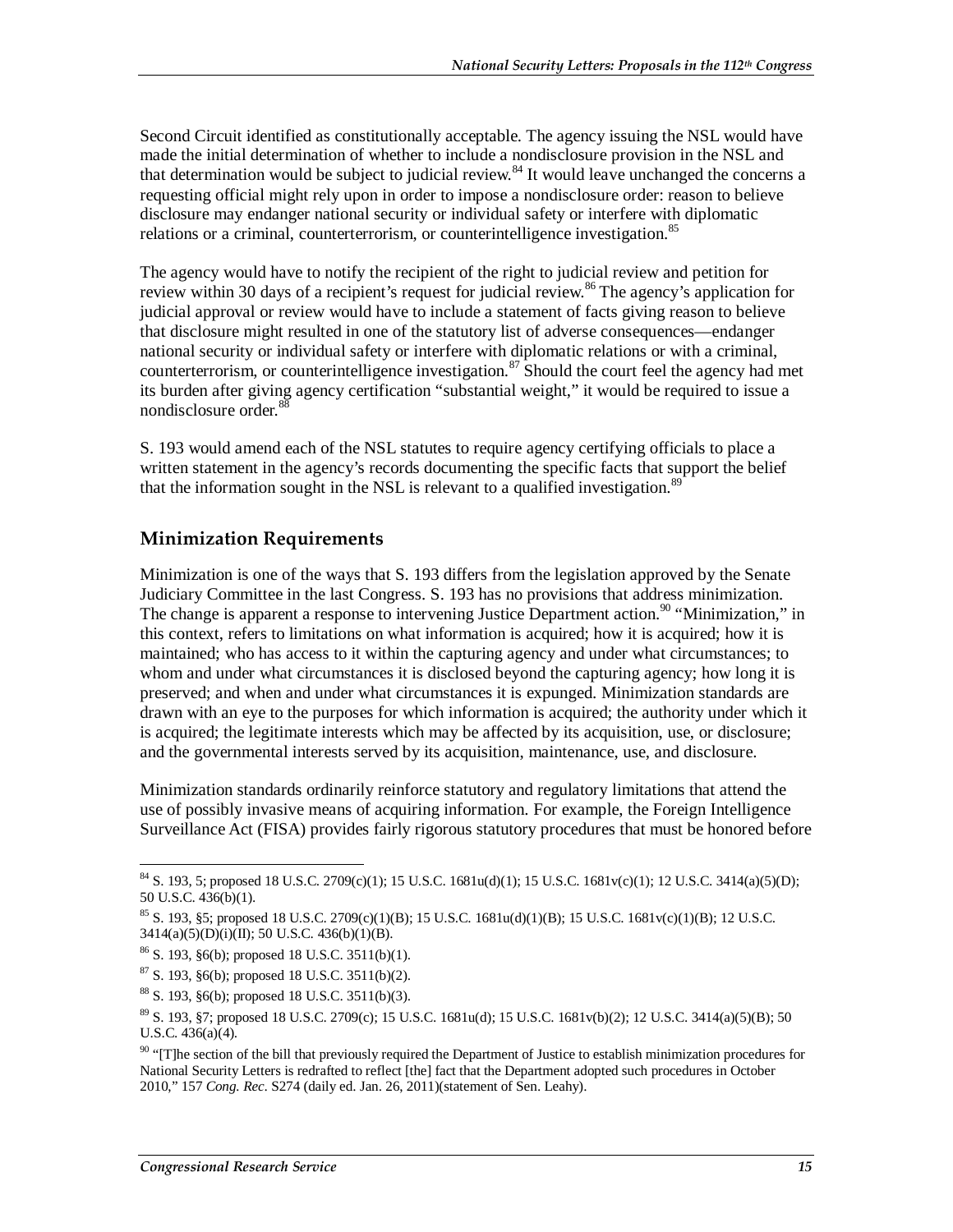electronic surveillance or physical searches may be authorized in a national security context.<sup>91</sup> It also supplies statutory conditions under which information acquired using those techniques may be used, $3^2$  and both judicial and legislative oversight procedures.  $3^3$  As an additional safeguard, it also calls for the creation and implementation of minimization procedures to protect private information relating to Americans consistent with the U.S. foreign intelligence interests.<sup>94</sup>

Section 119(f) of the USA PATRIOT Improvement and Reauthorization Act directed the Attorney General and the Director of National Intelligence to report to the Congressional intelligence and judiciary committees on the feasibility of NSL minimization procedures "to ensure the protection of the constitutional rights of Untied States persons."<sup>95</sup> The Inspector General's reports noted the need for minimization standards or their regulatory equivalent:

In our first NSL report, the OIG noted the proviso in the Attorney General's NSI Guidelines that national security investigations should use the "least intrusive collection techniques feasible" to carry out the investigations. The OIG reported that we found no clear guidance on how Special Agents should reconcile the Attorney General guidelines' limitations with the expansive authority provided in the NSL statutes. Our concerns over the lack of formal guidance were magnified because of the volume of NSLs generated by the FBI each year and because the information collected is retained for long periods in databases available to many authorized law enforcement personnel.<sup>96</sup>

<sup>94</sup> *E.g.*, 50 U.S.C. 1802(a)(2). See 50 U.S.C. 1801(h)("Minimization procedures', with respect to electronic surveillance, means—(1) specific procedures, which shall be adopted by the Attorney General, that are reasonably designed in light of the purpose and technique of the particular surveillance, to minimize the acquisition and retention, and prohibit the dissemination, of nonpublicly available information concerning unconsenting United States persons consistent with the need of the United States to obtain, produce, and disseminate foreign intelligence information; (2) procedures that require that nonpublicly available information, which is not foreign intelligence information, as defined in subsection (e)(1) of this section, shall not be disseminated in a manner that identifies any United States person, without such person's consent, unless such person's identity is necessary to understand foreign intelligence information or assess its importance; (3) notwithstanding paragraphs (1) and (2), procedures that allow for the retention and dissemination of information that is evidence of a crime which has been, is being, or is about to be committed and that is to be retained or disseminated for law enforcement purposes; and (4) notwithstanding paragraphs (1), (2), and (3), with respect to any electronic surveillance approved pursuant to section 1802(a) of this title, procedures that require that no contents of any communication to which a United States person is a party shall be disclosed, disseminated, or used for any purpose or retained for longer than 72 hours unless a court order under section 1805 of this title is obtained or unless the Attorney General determines that the information indicates a threat of death or serious bodily harm to any person").

95 P.L. 109-177, 120 Stat. 220 (2006).

<sup>96</sup> *IG Report II*, at 64; see also *id.* at 68 n.41 ("In general, information related to intelligence investigations is retained in the FBI's files (either in the paper case file or in the FBI's electronic systems) for 30 years after a case is closed, and information related to criminal investigations is retained for 20 years after a case is closed. After that time, the case information is reviewed, and information that is identified for permanent retention is transferred to the National Archives and Records Administration (NARA) for storage. Any cases not meeting the criteria for permanent retention and transfer to the NARA are destroyed"); *IG Report I*, at 110 ("neither the Attorney General's NSI Guidelines nor internal FBI policies require the purging of information derived from NSLs in FBI databases, regardless of the outcome of the investigation. Thus, once information is obtained in response to a national security letter, it is indefinitely retained and retrievable by the many authorized personnel who have access to various FBI databases").

<sup>-</sup><sup>91</sup> 50 U.S.C. 1801-1829.

<sup>92</sup> *E.g*., 50 U.S.C. 1806.

<sup>93</sup> *E.g*., 50 U.S.C. 1805, 1808.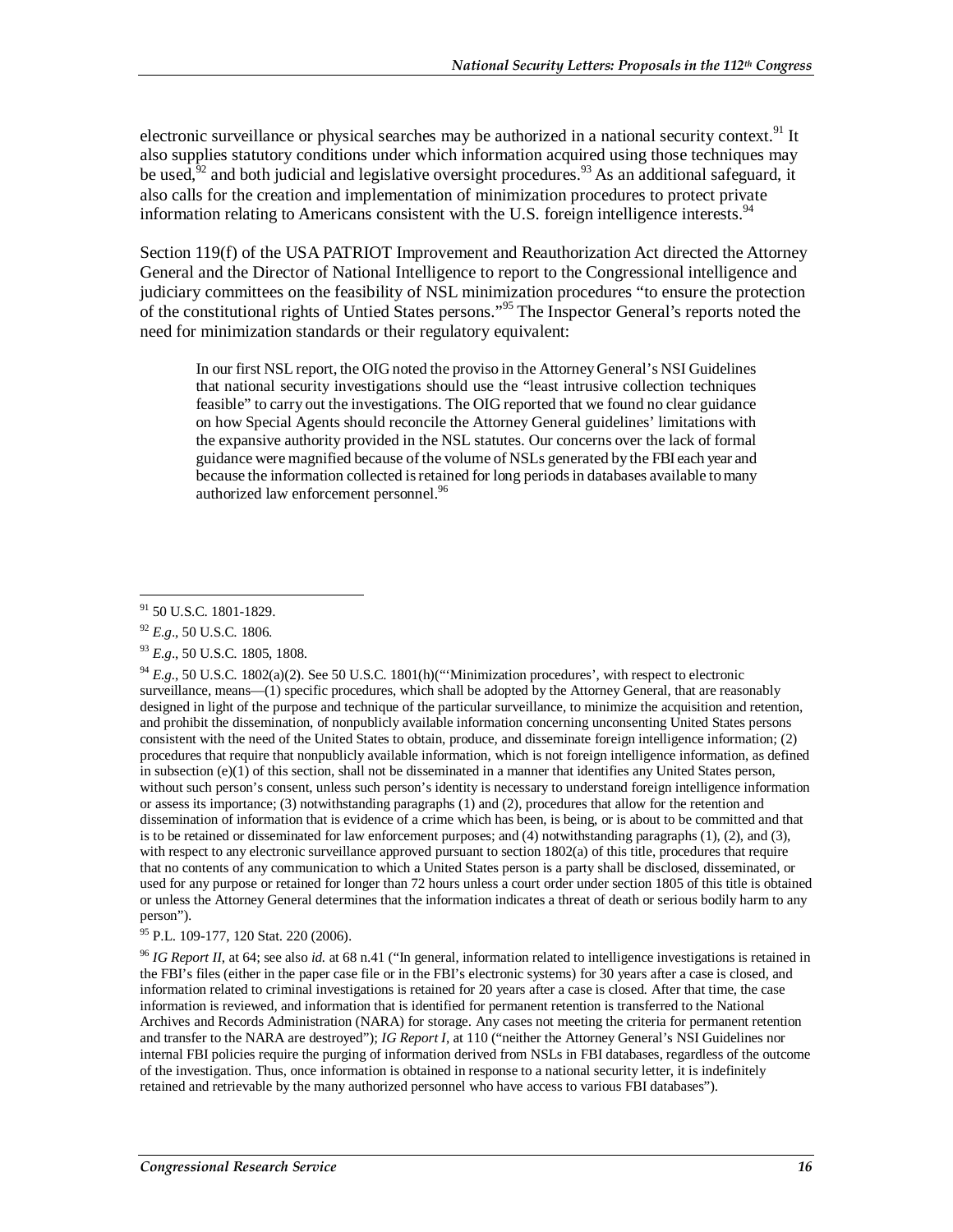The Justice Department convened a working group to study and make recommendations concerning possible NSL minimization standards in response to its statutory obligation and the Inspector General's initial report. $97$ 

Attorney General Holder reported in a letter dated December 9, 2010, to Senator Leahy as Chair of the Senate Judiciary Committee Chairman, that the Attorney General had "approved Procedures for the Collection, Use and Storage of Information Derived from National Security Letters on October 1, 2010 ... " and that, "[t]he FBI's current practice is consistent with the procedures and the FBI is working on formal policy to implement them. In addition DOJ and ODNI [Office of the Director of National Intelligence] will shortly complete work on a joint report to Congress on NSL 'minimization' as required by the PATRIOT Reauthorization Act of  $2005.$ <sup>98</sup>

#### **Reports and Audits**

Some of the NSL statutes provide for periodic reports to various Congressional committees.<sup>99</sup> In addition, the USA PATRIOT Improvement and Reauthorization Act instructed the Attorney General to prepare, in unclassified form, an annual report to Congress on the number of NSLs issued in the previous year.<sup>100</sup> The same legislation directed the Inspector General of the Department of Justice to audit and report on the use of NSL authority for calendar years 2002 through  $2006$ .<sup>101</sup> S. 193 expands on each of these requirements.<sup>102</sup>

Existing law requires a public report of the number of times the Justice Department has used NSL requests for information concerning Americans.<sup>103</sup> S. 193 would demand twice yearly reports to include the number of requests sought for information on those who not the subject of investigations.<sup>104</sup> It would also call for audits by the Justice Department's Inspector General for the years 2007, 2008, and 2008, comparable to those which the IG conducted earlier.<sup>105</sup>

<sup>-</sup><sup>97</sup> *IG Report II*, at 64.

<sup>98</sup> Letter from Attorney General Eric H. Holder, Jr. to Senate Judiciary Committee Chairman Patrick J. Leahy (Dec. 9, 2010), available at http://judiciary.senate.gov/resources/documents/111Documents.cfm.

 $99$  18 U.S.C. 2709(e); 15 U.S.C. 1681u(h); 15 U.S.C. 1681v(f).

<sup>100</sup> P.L. 109-177, §118, 120 Stat. 217 (2006), 18 U.S.C. 3511 note.

<sup>101</sup> P.L. 109-177, §119, 120 Stat. 219 (2006).

<sup>102</sup> S. 193, §8, amending, P.L. 109-177, §118(c), 18 U.S.C. 3511 note; and S. 193, §10 amending, P.L. 109-177, §119, 120 Stat. 200 (2006).

<sup>103</sup> P.L. 109-177, §118(c), 18 U.S.C. 3511 note.

 $104$  S. 193, §8(a).

 $105$  S. 193, \$10(b).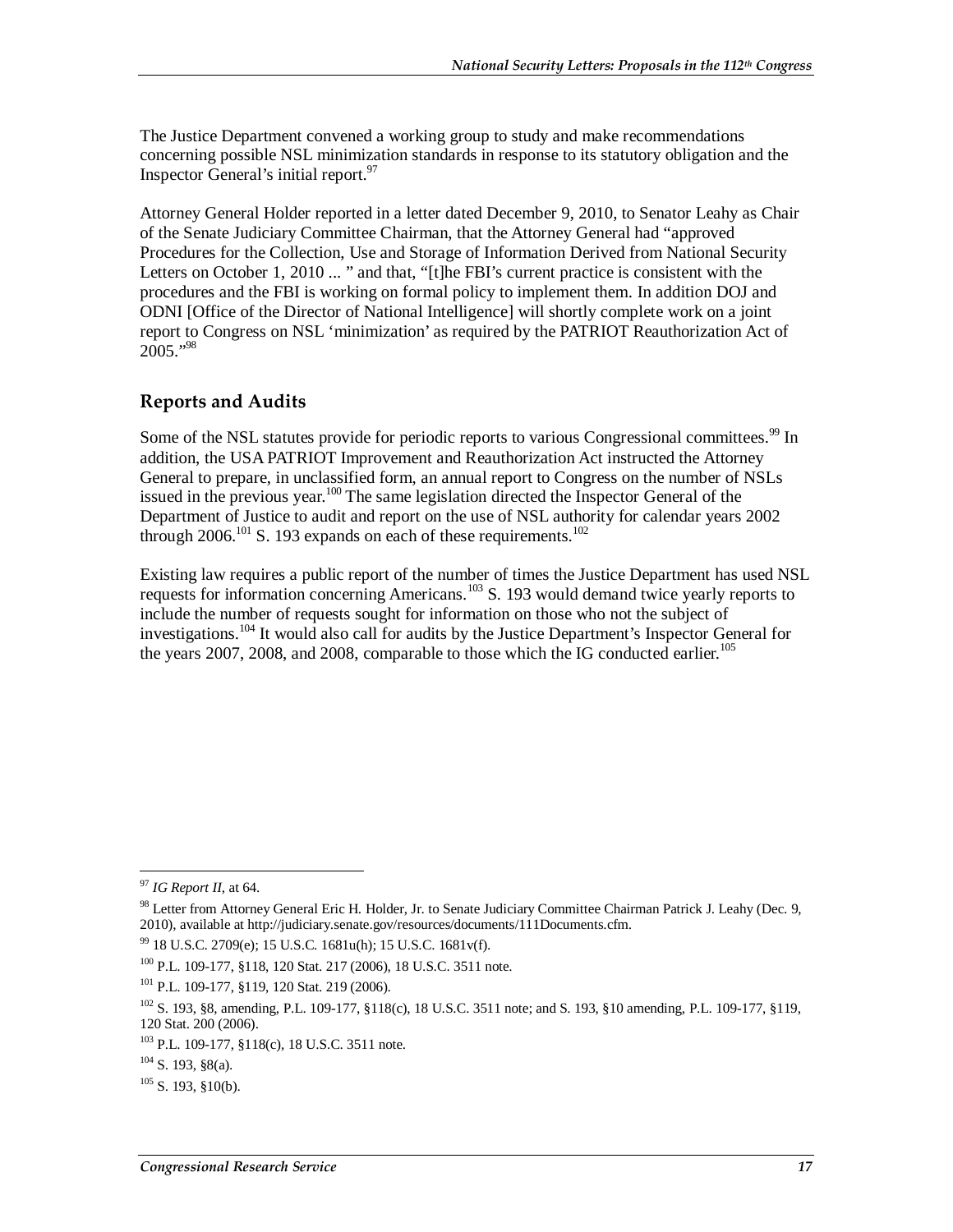## **Text of NSL Statutes on October 25, 2001 and Now (emphasis added)**

#### **12 U.S.C. 3414(a)(5) (on October 25, 2001)**

\* \* \*

 $(a)$ ...

 (5)(A) Financial institutions, and officers, employees, and agents thereof, shall comply with a request for a customer's or entity's financial records made pursuant to this subsection by the Federal Bureau of Investigation when the Director of the Federal Bureau of Investigation (or the Director's designee) certifies in writing to the financial institution that such records are sought for foreign counter intelligence purposes *and that there are specific and articulable facts giving reason to believe that the customer or entity whose records are sought is a foreign power or the agents of a foreign power as defined in section 1801 of title 50*.

 (B) The Federal Bureau of Investigation may disseminate information obtained pursuant to this paragraph only as provided in guidelines approved by the Attorney General for foreign intelligence collection and foreign counterintelligence investigations conducted by the Federal Bureau of Investigation, and, with respect to dissemination to an agency of the United States, only if such information is clearly relevant to the authorized responsibilities of such agency. (C) On a semiannual basis the Attorney General shall fully inform the Permanent Select Committee on Intelligence of the House of Representatives and the Select Committee on Intelligence of the Senate concerning all requests made pursuant to this paragraph. (D) No financial institution, or officer, employee, or agent of such institution, shall disclose to any person that the Federal Bureau of Investigation has sought or obtained access to a customer's or entity's financial records under this paragraph.

#### **12 U.S.C. 3414(a)(5) (now)**

\* \* \*

(a) ...

 (5)(A) Financial institutions, and officers, employees, and agents thereof, shall comply with a request for a customer's or entity's financial records made pursuant to this subsection by the Federal Bureau of Investigation when the Director of the Federal Bureau of Investigation (or the Director's designee *in a position not lower than Deputy Assistant Director at Bureau headquarters or a Special Agent in Charge in a Bureau field office designated by the Director*) certifies in writing to the financial institution that such records are sought for foreign counter intelligence purposes *to protect against international terrorism or clandestine intelligence activities, provided that such an investigation of a United States person is not conducted solely upon the basis of activities protected by the first amendment to the Constitution of the United States.* 

 (B) The Federal Bureau of Investigation may disseminate information obtained pursuant to this paragraph only as provided in guidelines approved by the Attorney General for foreign intelligence collection and foreign counterintelligence investigations conducted by the Federal Bureau of Investigation, and, with respect to dissemination to an agency of the United States, only if such information is clearly relevant to the authorized responsibilities of such agency.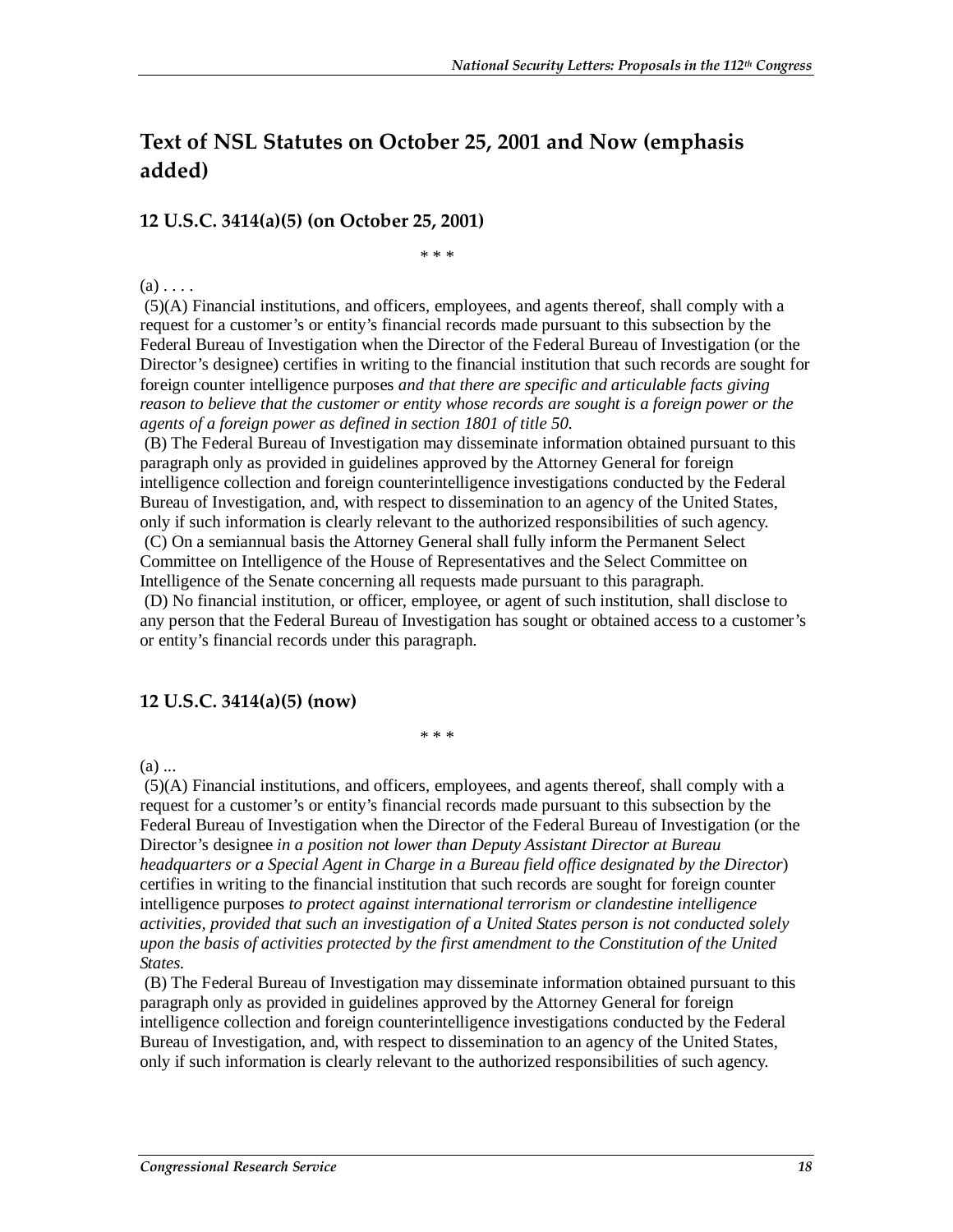(C) On the dates provided in section 415b of Title 50, the Attorney General shall fully inform the congressional intelligence committees (as defined in section 401a of Title 50) concerning all requests made pursuant to this paragraph.

(D) Prohibition of certain disclosure.—

 (i) *If the Director of the Federal Bureau of Investigation, or his designee in a position not lower than Deputy Assistant Director at Bureau headquarters or a Special Agent in Charge in a Bureau field office designated by the Director, certifies that otherwise there may result a danger to the national security of the United States, interference with a criminal, counterterrorism, or counterintelligence investigation, interference with diplomatic relations, or danger to the life or physical safety of any person*, no financial institution, or officer, employee, or agent of such institution, shall disclose to any person *(other than those to whom such disclosure is necessary to comply with the request or an attorney to obtain legal advice or legal assistance with respect to the request)* that the Federal Bureau of Investigation has sought or obtained access to a customer's or entity's financial records under subparagraph (A).

 *(ii) The request shall notify the person or entity to whom the request is directed of the nondisclosure requirement under clause (i).* 

 *(iii) Any recipient disclosing to those persons necessary to comply with the request or to an attorney to obtain legal advice or legal assistance with respect to the request shall inform such persons of any applicable nondisclosure requirement. Any person who receives a disclosure under this subsection shall be subject to the same prohibitions on disclosure under clause (i).* 

 *(iv) At the request of the Director of the Federal Bureau of Investigation or the designee of the Director, any person making or intending to make a disclosure under this section shall identify to the Director or such designee the person to whom such disclosure will be made or to whom such disclosure was made prior to the request, except that nothing in this section shall require a person to inform the Director or such designee of the identity of an attorney to whom disclosure was made or will be made to obtain legal advice or legal assistance with respect to the request for financial records under subparagraph (A).* 

#### **15 U.S.C. 1681u(a), (b)(on October 25, 2001)**

#### (a) Identity of financial institutions

 Notwithstanding section 1681b of this title or any other provision of this subchapter, a consumer reporting agency shall furnish to the Federal Bureau of Investigation the names and addresses of all financial institutions (as that term is defined in section 3401 of Title 12) at which a consumer maintains or has maintained an account, to the extent that information is in the files of the agency, when presented with a written request for that information, signed by the Director of the Federal Bureau of Investigation, or the Director's designee, which certifies compliance with this section. The Director or the Director's designee may make such a certification only if the Director or the Director's designee has determined in writing that—

*(1)such information is necessary for the conduct of an authorized foreign counterintelligence investigation; and* 

*(2) there are specific and articulable facts giving reason to believe that the consumer— (A) is a foreign power (as defined in section 1801 of title 50) or a person who is not a United States person (as defined in such section 1801 of title 50) and is an official of a foreign power; or* 

*(B) is an agent of a foreign power and is engaging or has engaged in an act of international terrorism (as that term is defined in section 1801(c) of title 50) or*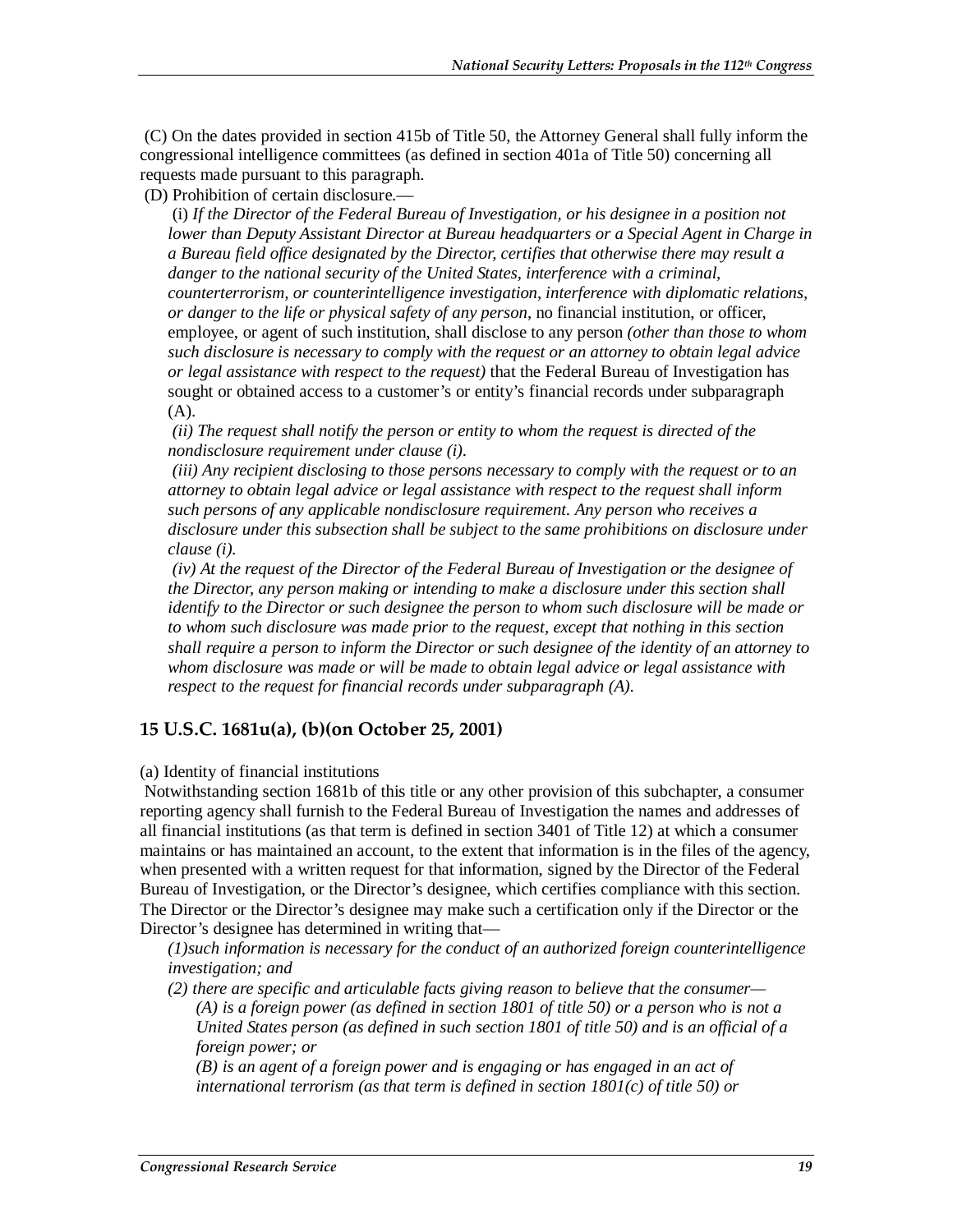*clandestine intelligence activities that involve or may involve a violation of criminal statutes of the United States.* 

#### (b) Identifying information

 Notwithstanding the provisions of section 1681b of this title or any other provision of this subchapter, a consumer reporting agency shall furnish identifying information respecting a consumer, limited to name, address, former addresses, places of employment, or former places of employment, to the Federal Bureau of Investigation when presented with a written request, signed by the Director or the Director's designee, which certifies compliance with this subsection. The Director or the Director's designee may make such a certification only if the Director or the Director's designee has determined in writing that—

 *(1) such information is necessary to the conduct of an authorized counterintelligence investigation; and* 

 (2) there is information giving reason to believe that the consumer has been, or is about to be, in contact with a foreign power or an agent of a foreign power (as defined in section 1801 of title 50).

\* \* \*

#### **15 U.S.C. 1681u(a), (b)(now)**

#### (a) Identity of financial institutions

 Notwithstanding section 1681b of this title or any other provision of this subchapter, a consumer reporting agency shall furnish to the Federal Bureau of Investigation the names and addresses of all financial institutions (as that term is defined in section 3401 of Title 12) at which a consumer maintains or has maintained an account, to the extent that information is in the files of the agency, when presented with a written request for that information, signed by the Director of the Federal Bureau of Investigation, or the Director's designee *in a position not lower than Deputy Assistant Director at Bureau headquarters or a Special Agent in Charge of a Bureau field office designated by the Director*, which certifies compliance with this section. The Director or the Director's designee may make such a certification only if the Director or the Director's designee has determined in writing, that *such information is sought for the conduct of an authorized investigation to protect against international terrorism or clandestine intelligence activities, provided that such an investigation of a United States person is not conducted solely upon the basis of activities protected by the first amendment to the Constitution of the United States.*  (b) Identifying information

 Notwithstanding the provisions of section 1681b of this title or any other provision of this subchapter, a consumer reporting agency shall furnish identifying information respecting a consumer, limited to name, address, former addresses, places of employment, or former places of employment, to the Federal Bureau of Investigation when presented with a written request, signed by the Director or the Director's designee *in a position not lower than Deputy Assistant Director at Bureau headquarters or a Special Agent in Charge of a Bureau field office designated by the Director*, which certifies compliance with this subsection. The Director or the Director's designee may make such a certification only if the Director or the Director's designee has determined in writing that *such information is sought for the conduct of an authorized investigation to protect against international terrorism or clandestine intelligence activities, provided that such an investigation of a United States person is not conducted solely upon the basis of activities protected by the first amendment to the Constitution of the United States*.

\* \* \*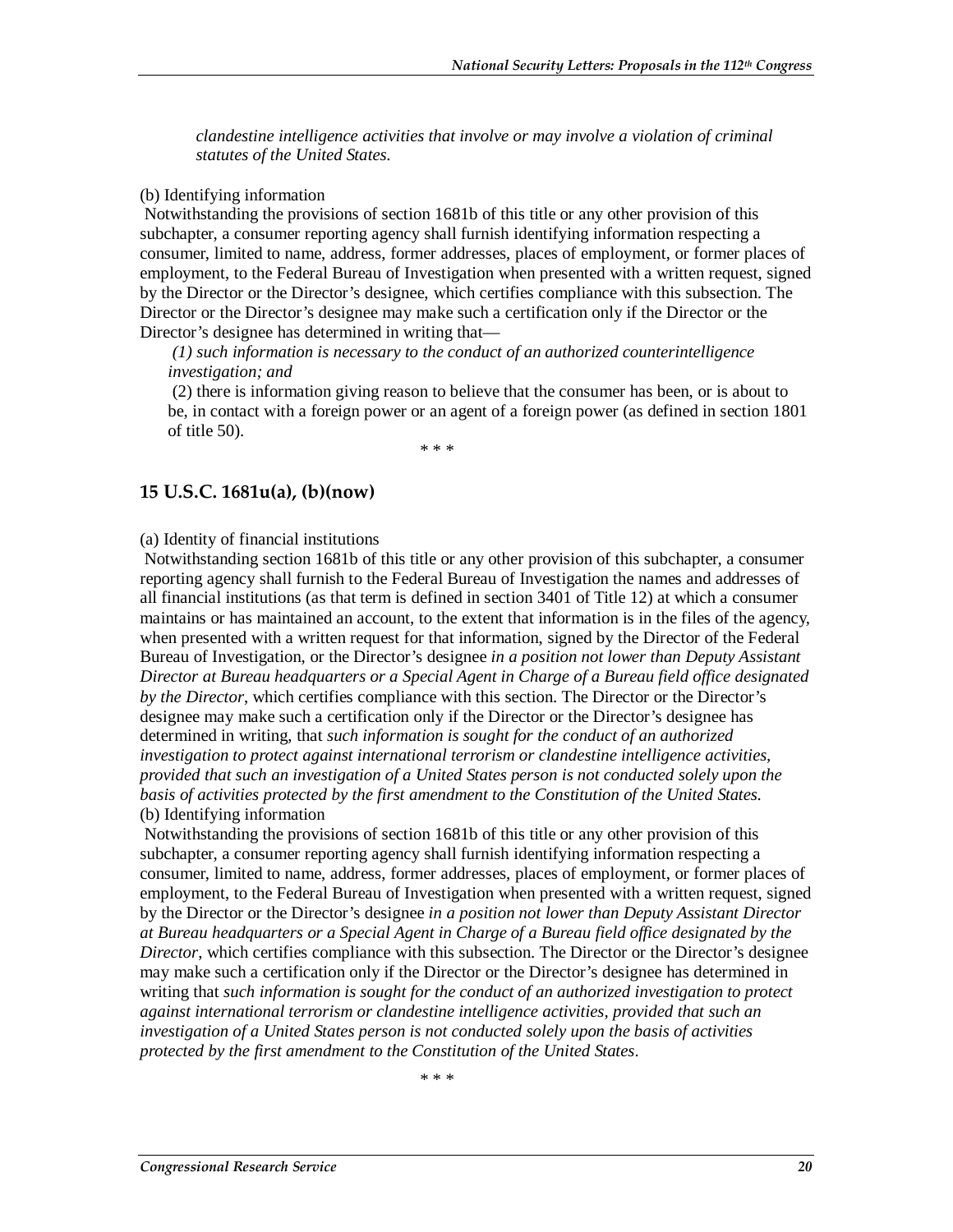#### **18 U.S.C. 2709 (as of October 25, 2001)**

(a) Duty to provide.—A wire or electronic communication service provider shall comply with a request for subscriber information and toll billing records information, or electronic communication transactional records in its custody or possession made by the Director of the Federal Bureau of Investigation under subsection (b) of this section.

(b) Required certification.—The Director of the Federal Bureau of Investigation, or his designee in a position not lower than Deputy Assistant Director, may—

 (1) request the name, address, length of service, and local and long distance toll billing records of a person or entity if the Director (or his designee in a position not lower than Deputy Assistant Director) certifies in writing to the wire or electronic communication service provider to which the request is made that—

 (A) the name, address, length of service, and toll billing records sought are relevant to an authorized investigation to foreign counterintelligence investigation; and

 (*B) there are specific and facts giving reason to believe that the person or entity to whom the information sought pertains is a foreign power or an agent of a foreign power as defined in section 101 of the Foreign intelligence Surveillance Act of 1978 (50 U.S.C. 1801*); and

 (2) request the name, address, and length of service of a person or entity if the Director (or his designee in a position not lower than Deputy Assistant Director) certifies in writing to the wire or electronic communication service provider to which the request is made that—

(A) the information sought is relevant to an authorized foreign counterintelligence investigation; and

*(B) There are specific and articulable facts giving reason to believe that communication facilities registered in the name of the person or entity have been used, through the services of such provider, in communications with—* 

*(i) an individual who is engaging or has engaged in international terrorism as defined in section 101(c) of the Foreign Intelligence Surveillance Act or clandestine intelligence activities that involve or may involve a violation of the criminal statutes of the United States; or* 

*(ii)a foreign power or agent of a foreign power under circumstances giving reason to believe that the communication concerned international terrorism as defined in section 101(c) of the Foreign Intelligence Surveillance Act or clandestine intelligence activities that involve or may involve a violation of the criminal statutes of the United States.* 

(c) Prohibition of certain disclosure.—No wire or electronic communication service provider, or officer, employee, or agent thereof, shall disclose to any person that the Federal Bureau of Investigation has sought or obtained access to information or records under this section. (d) Dissemination by bureau.—The Federal Bureau of Investigation may disseminate information and records obtained under this section only as provided in guidelines approved by the Attorney General for foreign intelligence collection and foreign counterintelligence investigations conducted by the Federal Bureau of Investigation, and, with respect to dissemination to an agency of the United States, only if such information is clearly relevant to the authorized responsibilities of such agency.

(e) Requirement that certain congressional bodies be informed.—On a semiannual basis the Director of the Federal Bureau of Investigation shall fully inform the Permanent Select Committee on Intelligence of the House of Representatives and the Select Committee on Intelligence of the Senate, and the Committee on the Judiciary of the House of Representatives and the Committee on the Judiciary of the Senate, concerning all requests made under subsection (b) of this section.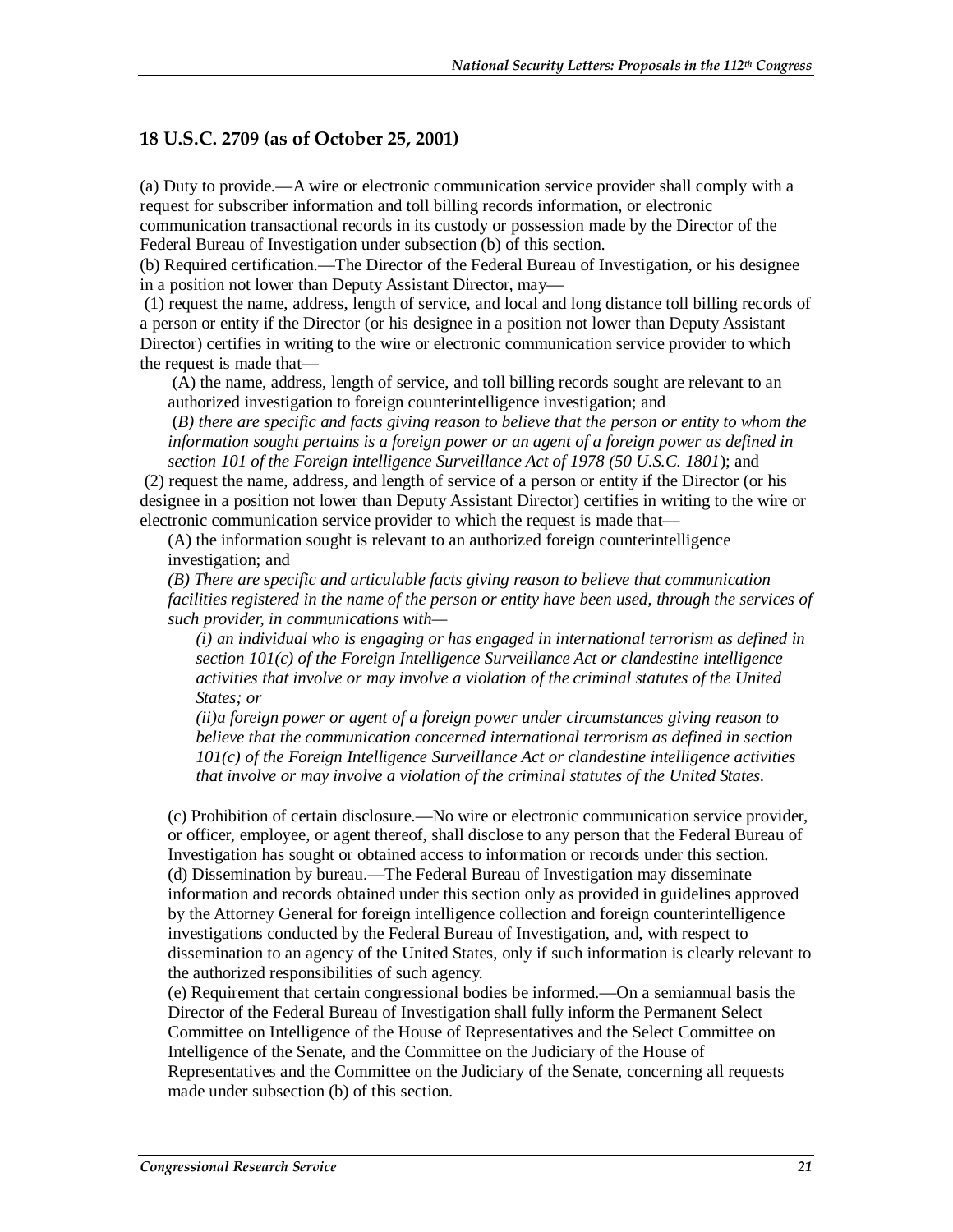#### **18 U.S.C. 2709 (now)**

(a) Duty to provide.—A wire or electronic communication service provider shall comply with a request for subscriber information and toll billing records information, or electronic communication transactional records in its custody or possession made by the Director of the Federal Bureau of Investigation under subsection (b) of this section.

(b) Required certification.—The Director of the Federal Bureau of Investigation, or his designee in a position not lower than Deputy Assistant Director *at Bureau headquarters or a Special Agent in Charge in a Bureau field office designated by the Director*, may—

(1) request the name, address, length of service, and local and long distance toll billing records of a person or entity if the Director (or his designee) certifies in writing to the wire or electronic communication service provider to which the request is made that the name, address, length of service, and toll billing records *sought are relevant to an authorized investigation to protect against international terrorism or clandestine intelligence activities, provided that such an investigation of a United States person is not conducted solely on the basis of activities protected by the first amendment to the Constitution of the United States.*; and

(2) request the name, address, and length of service of a person or entity if the Director (or his designee) certifies in writing to the wire or electronic communication service provider to which the request is made that the information *sought is relevant to an authorized investigation to protect against international terrorism or clandestine intelligence activities, provided that such an investigation of a United States person is not conducted solely upon the basis of activities protected by the first amendment to the Constitution of the United States*.

(c) Prohibition of certain disclosure.—

 (1) *If the Director of the Federal Bureau of Investigation, or his designee in a position not lower than Deputy Assistant Director at Bureau headquarters or a Special Agent in Charge in a Bureau field office designated by the Director, certifies that otherwise there may result a danger to the national security of the United States, interference with a criminal, counterterrorism, or counterintelligence investigation, interference with diplomatic relations, or danger to the life or physical safety of any person*, no wire or electronic communications service provider, or officer, employee, or agent thereof, shall disclose to any person (other than those to whom such disclosure is necessary to comply with the request or an attorney to obtain legal advice or legal assistance with respect to the request) that the Federal Bureau of Investigation has sought or obtained access to information or records under this section.

 *(2) The request shall notify the person or entity to whom the request is directed of the nondisclosure requirement under paragraph (1).* 

 *(3) Any recipient disclosing to those persons necessary to comply with the request or to an attorney to obtain legal advice or legal assistance with respect to the request shall inform such person of any applicable nondisclosure requirement. Any person who receives a disclosure under this subsection shall be subject to the same prohibitions on disclosure under paragraph (1).* 

 *(4) At the request of the Director of the Federal Bureau of Investigation or the designee of the Director, any person making or intending to make a disclosure under this section shall identify to the Director or such designee the person to whom such disclosure will be made or to whom such disclosure was made prior to the request, except that nothing in this section shall require a person to inform the Director or such designee of the identity of an attorney to whom disclosure was made or will be made to obtain legal advice or legal assistance with respect to the request under subsection (a).*

(d) Dissemination by bureau.—The Federal Bureau of Investigation may disseminate information and records obtained under this section only as provided in guidelines approved by the Attorney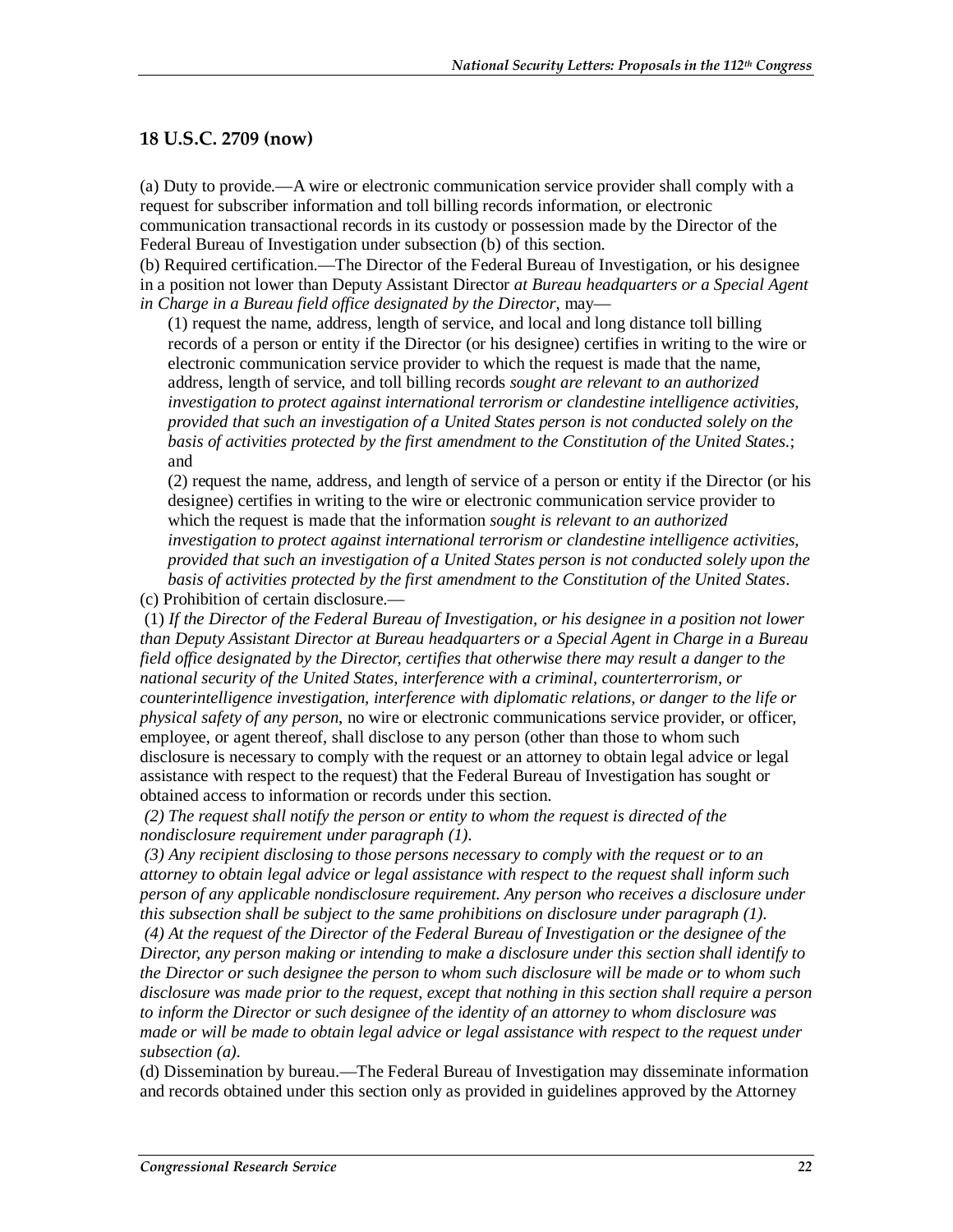General for foreign intelligence collection and foreign counterintelligence investigations conducted by the Federal Bureau of Investigation, and, with respect to dissemination to an agency of the United States, only if such information is clearly relevant to the authorized responsibilities of such agency.

(e) Requirement that certain congressional bodies be informed.—On a semiannual basis the Director of the Federal Bureau of Investigation shall fully inform the Permanent Select Committee on Intelligence of the House of Representatives and the Select Committee on Intelligence of the Senate, and the Committee on the Judiciary of the House of Representatives and the Committee on the Judiciary of the Senate, concerning all requests made under subsection (b) of this section.

*(f) Libraries.—A library (as that term is defined in section 213(1) of the Library Services and Technology Act (20 U.S.C. 9122(1)), the services of which include access to the Internet, books, journals, magazines, newspapers, or other similar forms of communication in print or digitally by patrons for their use, review, examination, or circulation, is not a wire or electronic communication service provider for purposes of this section, unless the library is providing the services defined in section 2510(15) ("electronic communication service") of this title.* 

#### **15 U.S.C. 1681v (as of October 25, 2001)**

NONE. This section was created by the USA PATRIOT Act, effective October 26, 2001.

#### **15 U.S.C. 1681v (now)**

#### (a) Disclosure

 Notwithstanding section 1681b of this title or any other provision of this subchapter, a consumer reporting agency shall furnish a consumer report of a consumer and all other information in a consumer's file to a government agency authorized to conduct investigations of, or intelligence or counterintelligence activities or analysis related to, international terrorism when presented with a written certification by such government agency that such information is necessary for the agency's conduct or such investigation, activity or analysis.

#### (b) Form of certification

 The certification described in subsection (a) of this section shall be signed by a supervisory official designated by the head of a Federal agency or an officer of a Federal agency whose appointment to office is required to be made by the President, by and with the advice and consent of the Senate.

#### (c) Confidentiality

 (1) If the head of a government agency authorized to conduct investigations of intelligence or counterintelligence activities or analysis related to international terrorism, or his designee, certifies that otherwise there may result a danger to the national security of the United States, interference with a criminal, counterterrorism, or counterintelligence investigation, interference with diplomatic relations, or danger to the life or physical safety of any person, no consumer reporting agency or officer, employee, or agent of such consumer reporting agency, shall disclose to any person (other than those to whom such disclosure is necessary to comply with the request or an attorney to obtain legal advice or legal assistance with respect to the request), or specify in any consumer report, that a government agency has sought or obtained access to information under subsection (a) of this section.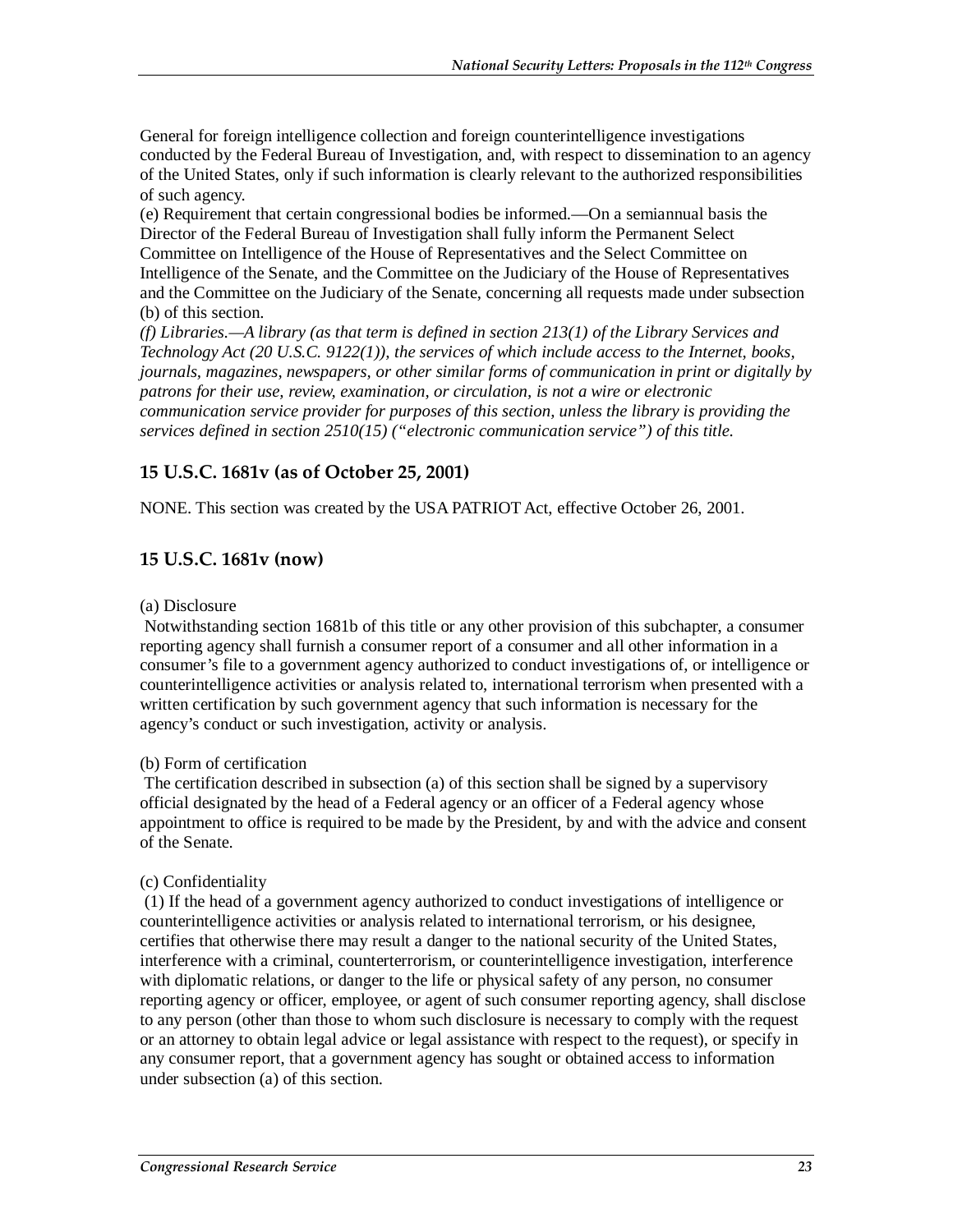(2) The request shall notify the person or entity to whom the request is directed of the nondisclosure requirement under paragraph (1).

 (3) Any recipient disclosing to those persons necessary to comply with the request or to any attorney to obtain legal advice or legal assistance with respect to the request shall inform such persons of any applicable nondisclosure requirement. Any person who receives a disclosure under this subsection shall be subject to the same prohibitions on disclosure under paragraph (1). (4) At the request of the authorized government agency, any person making or intending to make a disclosure under this section shall identify to the requesting official of the authorized government agency the person to whom such disclosure will be made or to whom such disclosure was made prior to the request, except that nothing in this section shall require a person to inform the requesting official of the identity of an attorney to whom disclosure was made or will be made to obtain legal advice or legal assistance with respect to the request for information under subsection (a) of this section.

#### (d) Rule of construction

 Nothing in section 1681u of this title shall be construed to limit the authority of the Director of the Federal Bureau of Investigation under this section.

#### (e) Safe harbor

 Notwithstanding any other provision of this subchapter, any consumer reporting agency or agent or employee thereof making disclosure of consumer reports or other information pursuant to this section in good-faith reliance upon a certification of a government agency pursuant to the provisions of this section shall not be liable to any person for such disclosure under this subchapter, the constitution of any State, or any law or regulation of any State or any political subdivision of any State.

#### (f) Reports to Congress

 (1) On a semi-annual basis, the Attorney General shall fully inform the Committee on the Judiciary, the Committee on Financial Services, and the Permanent Select Committee on Intelligence of the House of Representatives and the Committee on the Judiciary, the Committee on Banking, Housing, and Urban Affairs, and the Select Committee on Intelligence of the Senate concerning all requests made pursuant to subsection (a) of this section.

 (2) In the case of the semiannual reports required to be submitted under paragraph (1) to the Permanent Select Committee on Intelligence of the House of Representatives and the Select Committee on Intelligence of the Senate, the submittal dates for such reports shall be as provided in section 415b of Title 50.

#### **50 U.S.C. 436 (as of October 25, 2001)**

#### (a) Generally

 (1) Any authorized investigative agency may request from any financial agency, financial institution, or holding company, or from any consumer reporting agency, such financial records, other financial information, and consumer reports as may be necessary in order to conduct any authorized law enforcement investigation, counterintelligence inquiry, or security determination. Any authorized investigative agency may also request records maintained by any commercial entity within the United States pertaining to travel by an employee in the executive branch of Government outside the United States.

(2) Requests may be made under this section where—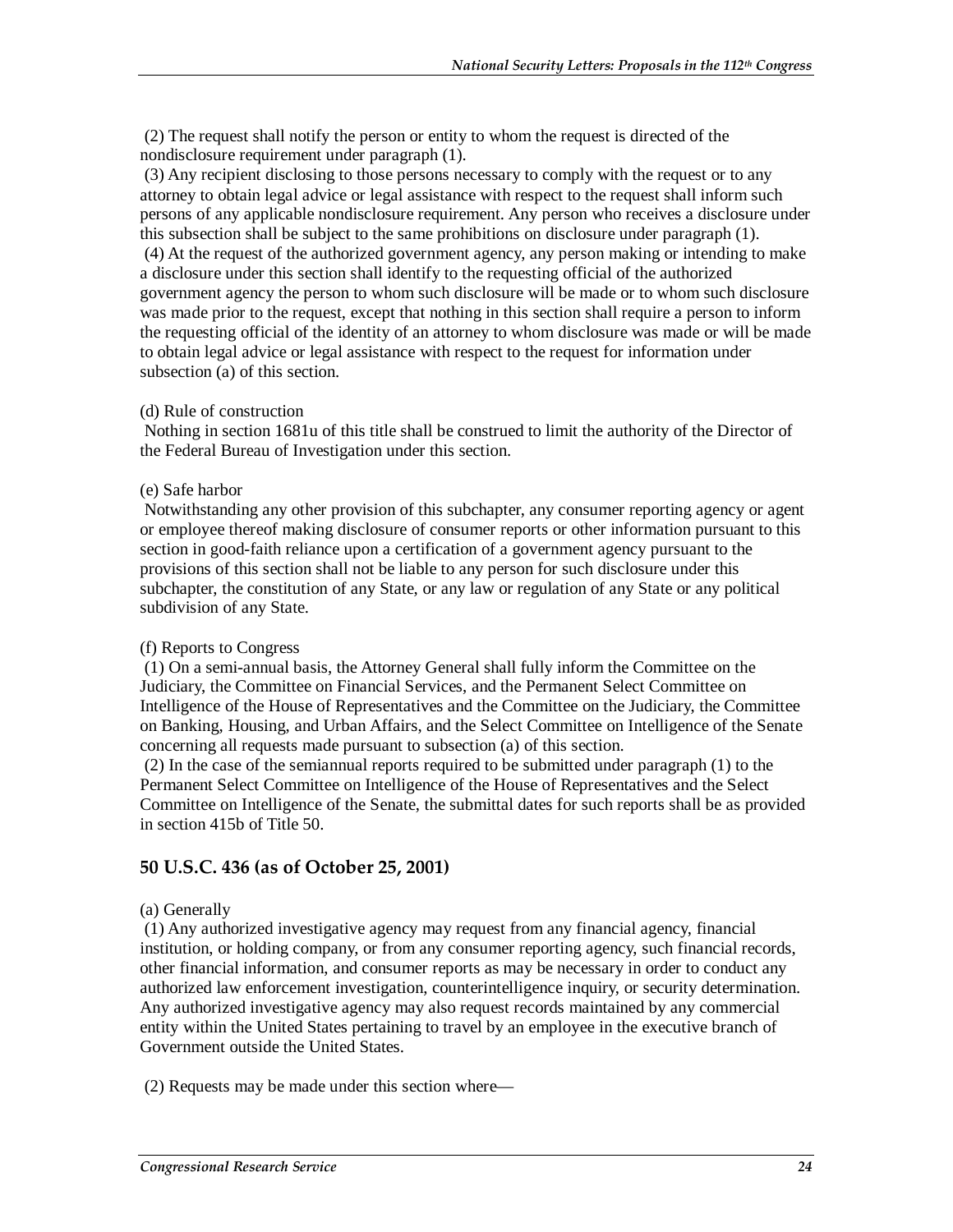(A) the records sought pertain to a person who is or was an employee in the executive branch of Government required by the President in an Executive order or regulation, as a condition of access to classified information, to provide consent, during a background investigation and for such time as access to the information is maintained, and for a period of not more than three years thereafter, permitting access to financial records, other financial information, consumer reports, and travel records; and

 (B)(i) there are reasonable grounds to believe, based on credible information, that the person is, or may be, disclosing classified information in an unauthorized manner to a foreign power or agent of a foreign power;

 (ii) information the employing agency deems credible indicates the person has incurred excessive indebtedness or has acquired a level of affluence which cannot be explained by other information known to the agency; or

 (iii) circumstances indicate the person had the capability and opportunity to disclose classified information which is known to have been lost or compromised to a foreign power or an agent of a foreign power.

(3) Each such request—

 (A) shall be accompanied by a written certification signed by the department or agency head or deputy department or agency head concerned, or by a senior official designated for this purpose by the department or agency head concerned (whose rank shall be no lower than Assistant Secretary or Assistant Director), and shall certify that—

(i) the person concerned is or was an employee within the meaning of paragraph  $(2)(A)$ ; (ii) the request is being made pursuant to an authorized inquiry or investigation and is authorized under this section; and

 (iii) the records or information to be reviewed are records or information which the employee has previously agreed to make available to the authorized investigative agency for review;

(B) shall contain a copy of the agreement referred to in subparagraph (A)(iii);

 (C) shall identify specifically or by category the records or information to be reviewed; and (D) shall inform the recipient of the request of the prohibition described in subsection (b) of this section.

#### (b) *Disclosure of requests*

 Notwithstanding any other provision of law, no governmental or private entity, or officer, employee, or agent of such entity, may disclose to any person that such entity has received or satisfied a request made by an authorized investigative agency under this section.

\* \* \*

#### **50 U.S.C. 436 (now)**

(a) Generally

 (1) Any authorized investigative agency may request from any financial agency, financial institution, or holding company, or from any consumer reporting agency, such financial records, other financial information, and consumer reports as may be necessary in order to conduct any authorized law enforcement investigation, counterintelligence inquiry, or security determination. Any authorized investigative agency may also request records maintained by any commercial entity within the United States pertaining to travel by an employee in the executive branch of Government outside the United States.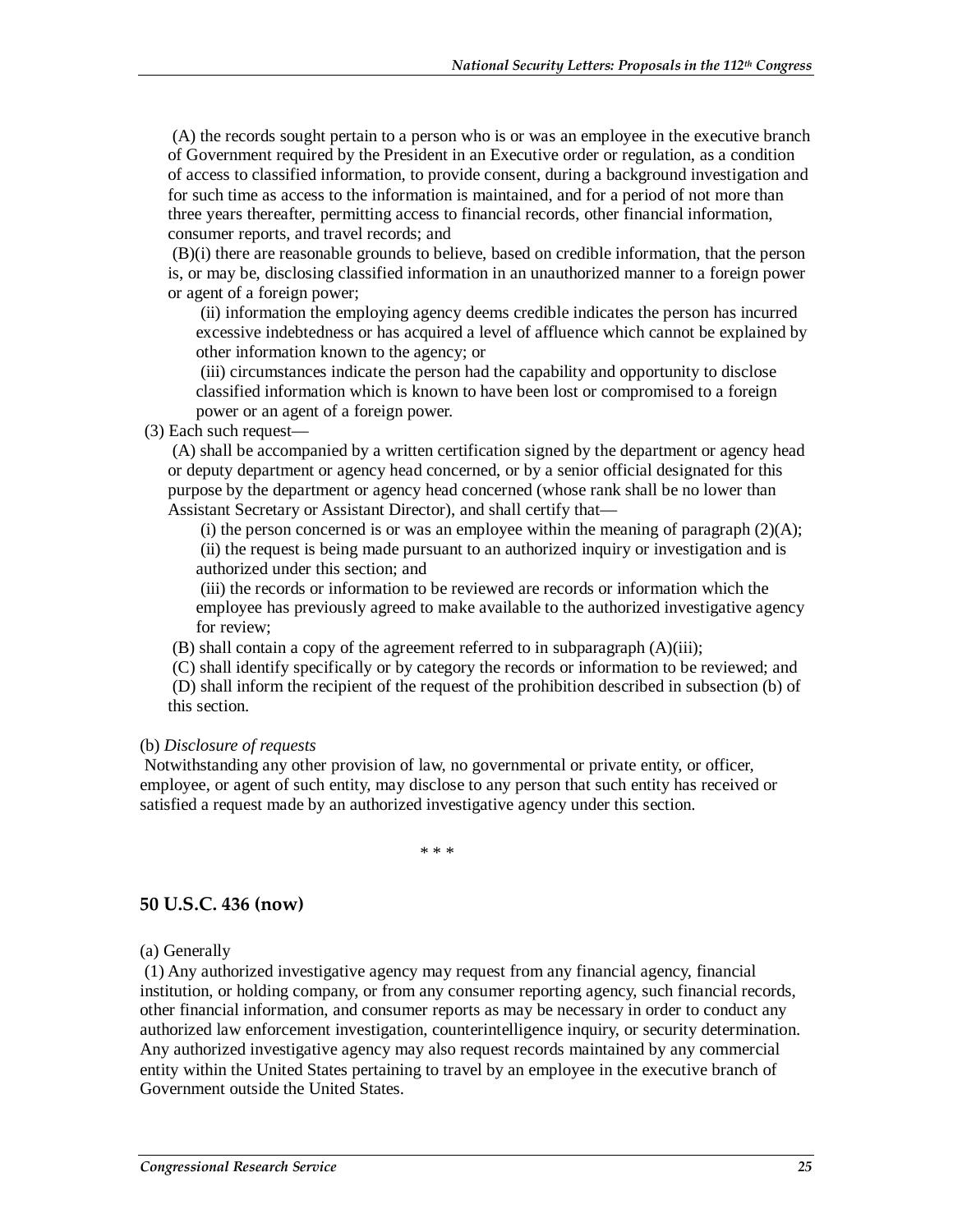(2) Requests may be made under this section where—

 (A) the records sought pertain to a person who is or was an employee in the executive branch of Government required by the President in an Executive order or regulation, as a condition of access to classified information, to provide consent, during a background investigation and for such time as access to the information is maintained, and for a period of not more than three years thereafter, permitting access to financial records, other financial information, consumer reports, and travel records; and

 (B)(i) there are reasonable grounds to believe, based on credible information, that the person is, or may be, disclosing classified information in an unauthorized manner to a foreign power or agent of a foreign power;

 (ii) information the employing agency deems credible indicates the person has incurred excessive indebtedness or has acquired a level of affluence which cannot be explained by other information known to the agency; or

 (iii) circumstances indicate the person had the capability and opportunity to disclose classified information which is known to have been lost or compromised to a foreign power or an agent of a foreign power.

(3) Each such request—

 (A) shall be accompanied by a written certification signed by the department or agency head or deputy department or agency head concerned, or by a senior official designated for this purpose by the department or agency head concerned (whose rank shall be no lower than Assistant Secretary or Assistant Director), and shall certify that—

(i) the person concerned is or was an employee within the meaning of paragraph  $(2)(A)$ ; (ii) the request is being made pursuant to an authorized inquiry or investigation and is authorized under this section; and

 (iii) the records or information to be reviewed are records or information which the employee has previously agreed to make available to the authorized investigative agency for review;

(B) shall contain a copy of the agreement referred to in subparagraph (A)(iii);

 (C) shall identify specifically or by category the records or information to be reviewed; and (D) shall inform the recipient of the request of the prohibition described in subsection (b) of this section.

#### (b) *Prohibition of certain disclosure*

 (1) *If an authorized investigative agency described in subsection (a) of this section certifies that otherwise there may result a danger to the national security of the United States, interference with a criminal, counterterrorism, or counterintelligence investigation, interference with diplomatic relations, or danger to the life or physical safety of any person*, no governmental or private entity, or officer, employee, or agent of such entity, may disclose to any person *(other than those to whom such disclosure is necessary to comply with the request or an attorney to obtain legal advice or legal assistance with respect to the request)* that such entity has received or satisfied a request made by an authorized investigative agency under this section.

 *(2) The request shall notify the person or entity to whom the request is directed of the nondisclosure requirement under paragraph (1).* 

 *(3) Any recipient disclosing to those persons necessary to comply with the request or to an attorney to obtain legal advice or legal assistance with respect to the request shall inform such persons of any applicable nondisclosure requirement. Any person who receives a disclosure under this subsection shall be subject to the same prohibitions on disclosure under paragraph (1).* 

 *(4) At the request of the authorized investigative agency, any person making or intending to make a disclosure under this section shall identify to the requesting official of the authorized investigative agency the person to whom such disclosure will be made or to whom such disclosure*